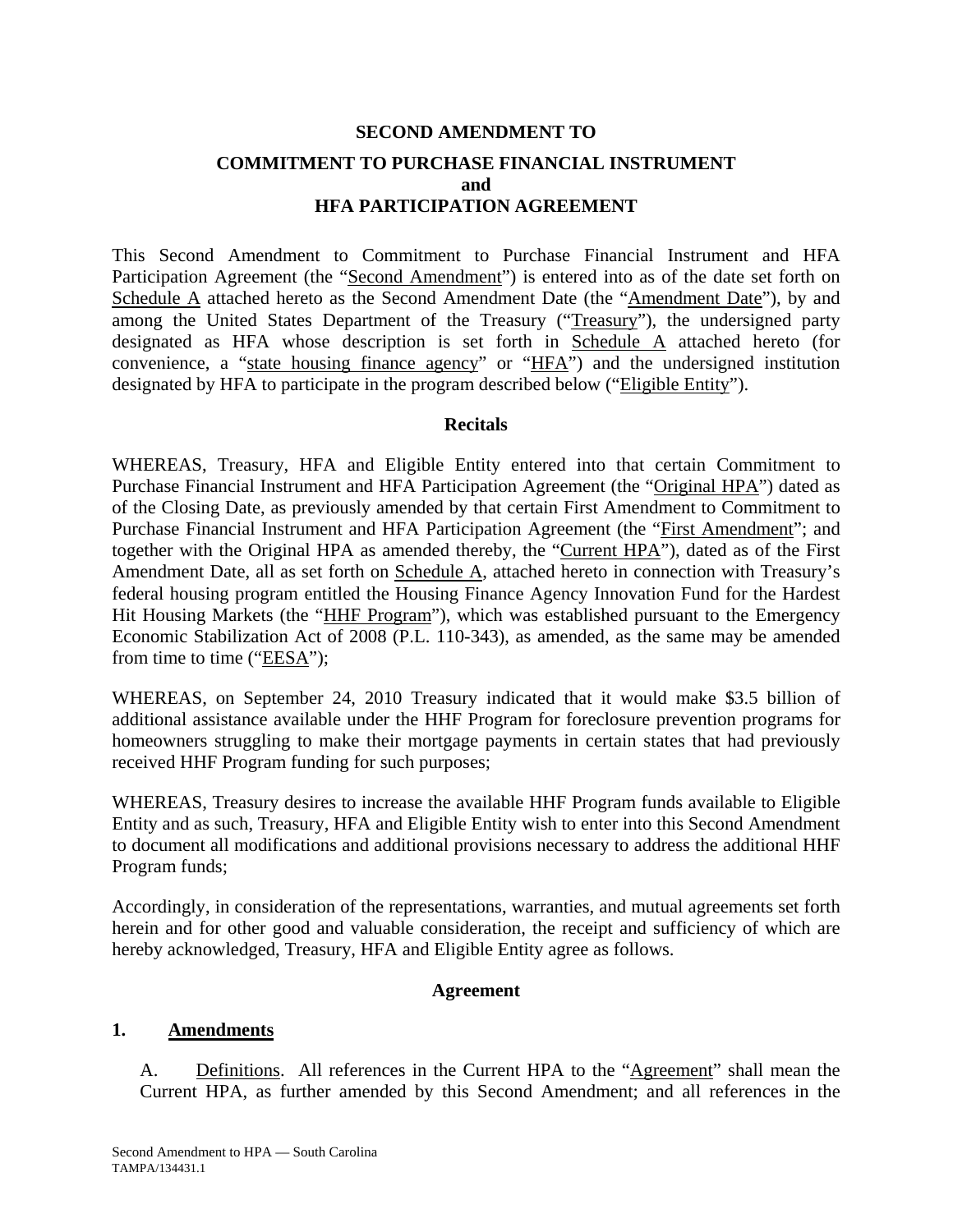Current HPA to Schedules A or B shall mean the Schedules A or B attached to this Second Amendment. All references herein to the "HPA" shall mean the Current HPA, as further amended by this Second Amendment.

B. Schedule A. Schedule A attached to the Current HPA is hereby deleted in its entirety and replaced with Schedule A attached to this Second Amendment.

C. Schedule B. Schedule B attached to the Current HPA is hereby deleted in its entirety and replaced with Schedule B attached to this Second Amendment.

## **2. Representations, Warranties and Covenants**

A. HFA and Eligible Entity. HFA and Eligible Entity, each for itself, make the following representations, warranties and covenants to Treasury and the truth and accuracy of such representations and warranties and compliance with and performance of such covenants are continuing obligations of HFA and Eligible Entity, each as to itself. In the event that any of the representations or warranties made herein cease to be true and correct or HFA or Eligible Entity breaches any of its covenants made herein, HFA or Eligible Entity, as the case may be, agrees to notify Treasury immediately and the same shall constitute an Event of Default under the HPA.

(1) HFA and Eligible Entity each hereby certifies, represents and warrants as of the date hereof that each of the representations and warranties of HFA or Eligible Entity, as applicable, contained in the HPA are true, correct, accurate and complete in all material respects as of the date hereof. All covenants of HFA or Eligible Entity, as applicable, contained in the HPA shall remain in full force and effect and neither HFA, nor Eligible Entity is in breach of any such covenant.

(2) Eligible Entity has the full corporate power and authority to enter into, execute, and deliver this Second Amendment and any other closing documentation delivered to Treasury in connection with this Second Amendment, and to perform its obligations hereunder and thereunder.

(3) HFA has the full legal power and authority to enter into, execute, and deliver this Second Amendment and any other closing documentation delivered to Treasury in connection with this Second Amendment, and to perform its obligations hereunder and thereunder.

## **3. Administrative Expenses**

Notwithstanding anything to the contrary contained in the Current HPA as amended by this Second Amendment, HFA and Eligible Entity may from time to time submit adjusted budgets to Treasury requesting approval to re-allocate HHF Funds to pay actual program expenses as set forth on a proposed Schedule C. In the event that Treasury shall approve an adjusted budget, in Treasury's sole discretion, the parties shall enter into an amendment to the HPA to modify Schedules A, B and C as necessary.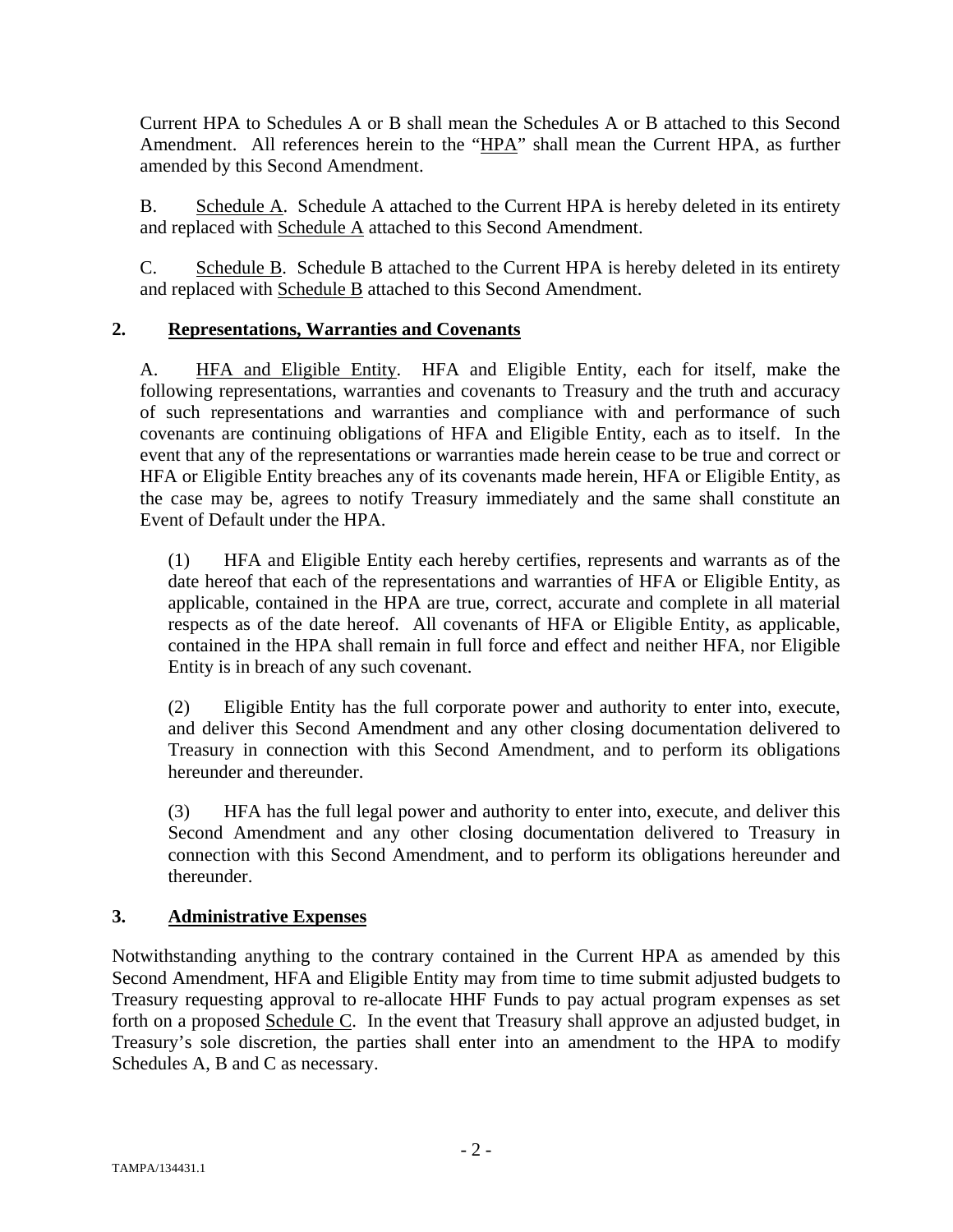## **4. Miscellaneous**

A. The recitals set forth at the beginning of this Second Amendment are true and accurate and are incorporated herein by this reference.

B. Capitalized terms used but not defined herein shall have the meanings ascribed to them in the HPA.

C. Any provision of the HPA that is determined to be prohibited or unenforceable in any jurisdiction shall, as to such jurisdiction, be ineffective to the extent of such prohibition or unenforceability without invalidating the remaining provisions of the HPA, and no such prohibition or unenforceability in any jurisdiction shall invalidate such provision in any other jurisdiction.

D. This Second Amendment may be executed in two or more counterparts (and by different parties on separate counterparts), each of which shall be deemed an original, but all of which together shall constitute one and the same instrument. Facsimile or electronic copies of this Second Amendment shall be treated as originals for all purposes.

#### [SIGNATURE PAGE FOLLOWS; REMAINDER OF PAGE INTENTIONALLY LEFT BLANK]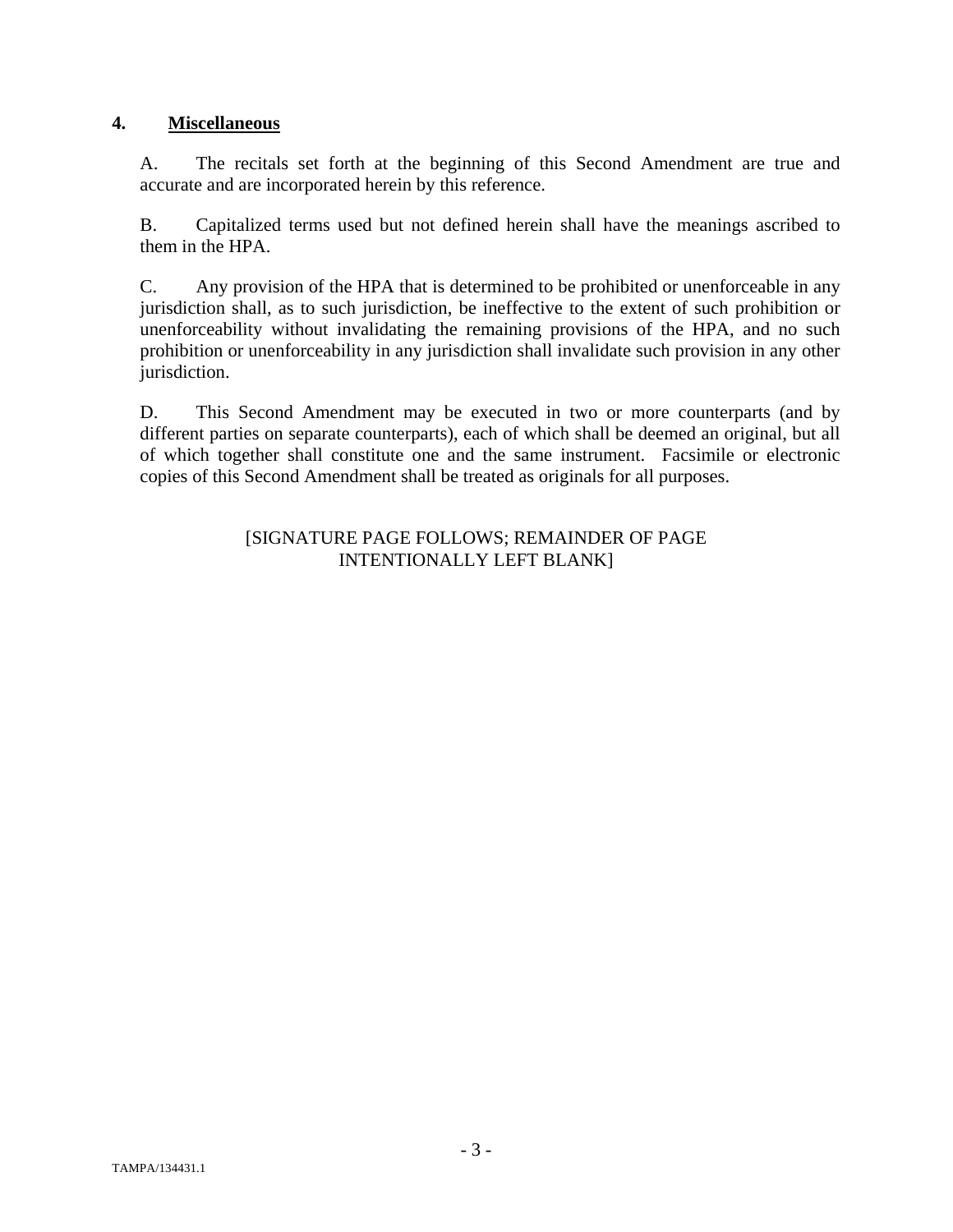In Witness Whereof, HFA, Eligible Entity and Treasury by their duly authorized officials hereby execute and deliver this Second Amendment to Commitment to Purchase Financial Instrument and HFA Participation Agreement as of the Amendment Date.

#### HFA:

#### **TREASURY:**

SOUTH CAROLINA STATE HOUSING FINANCE AND DEVELOPMENT **AUTHORITY** 

UNITED STATES DEPARTMENT OF THE **TREASURY** 

By:

Name:

Title:

 $By:$ 

amhor

 $\mathcal{L}_{\mathcal{A}}$ 

Name: Herbert M. Allison, Jr. Title: Assistant Secretary for **Financial Stability** 

#### **ELIGIBLE ENTITY:**

SC HOUSING CORP.

By:

Name: Title: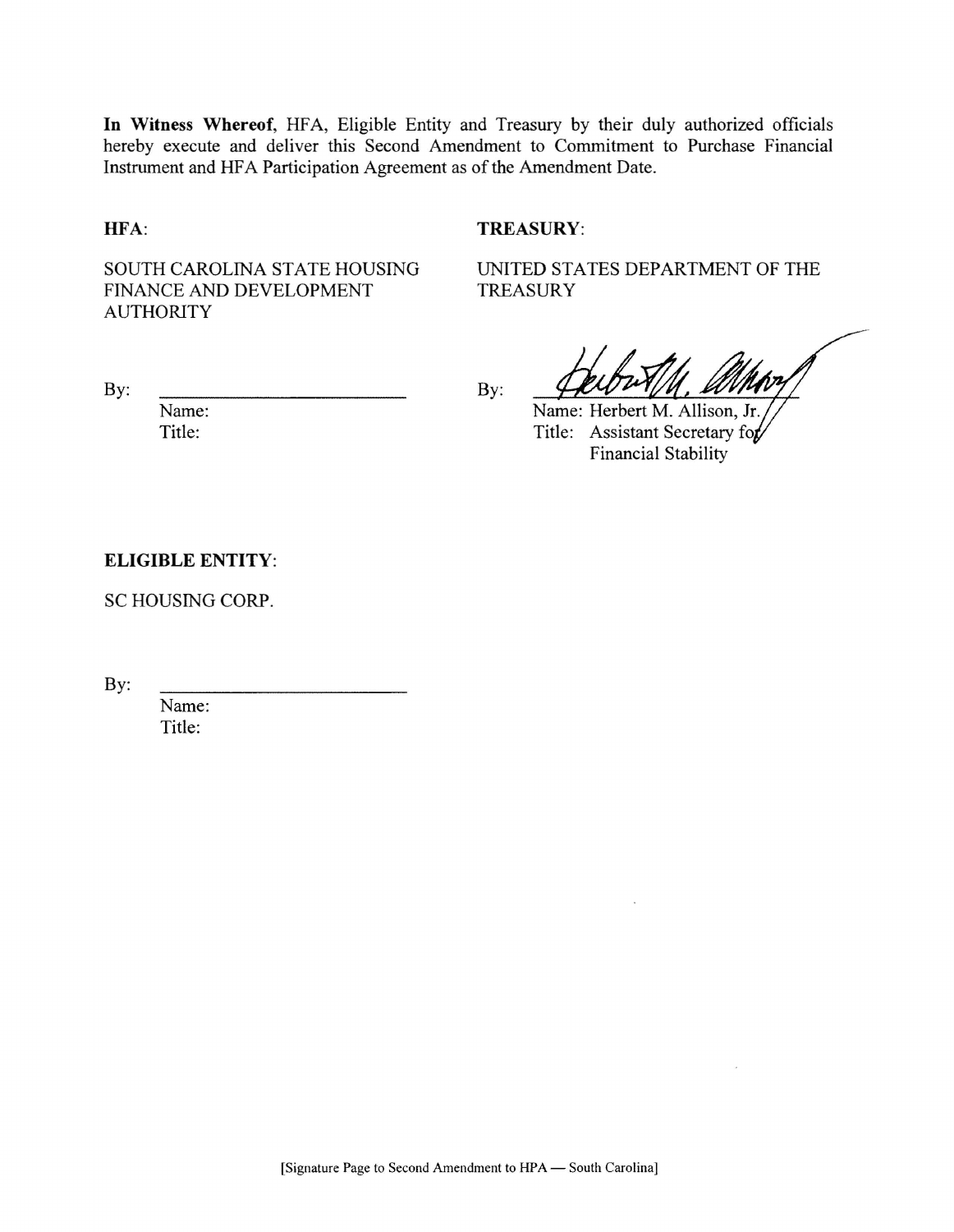**In Witness Whereof**, HFA, Eligible Entity and Treasury by their duly authorized officials hereby execute and deliver this Second Amendment to Commitment to Purchase Financial Instrument and HFA Participation Agreement as of the Amendment Date.

#### **HFA**: **TREASURY**:

SOUTH CAROLINA STATE HOUSING FINANCE AND DEVELOPMENT **AUTHORITY** 

UNITED STATES DEPARTMENT OF THE **TREASURY** 

By: /s/ Valarie M. Williams By:

Name: Valarie M. Williams Name: Herbert M. Allison, Jr. Title: Executive Director Title: Assistant Secretary for Financial Stability

#### **ELIGIBLE ENTITY**:

SC HOUSING CORP.

By: /s/ Valarie M. Williams Name: Valarie M. Williams Title: Executive Director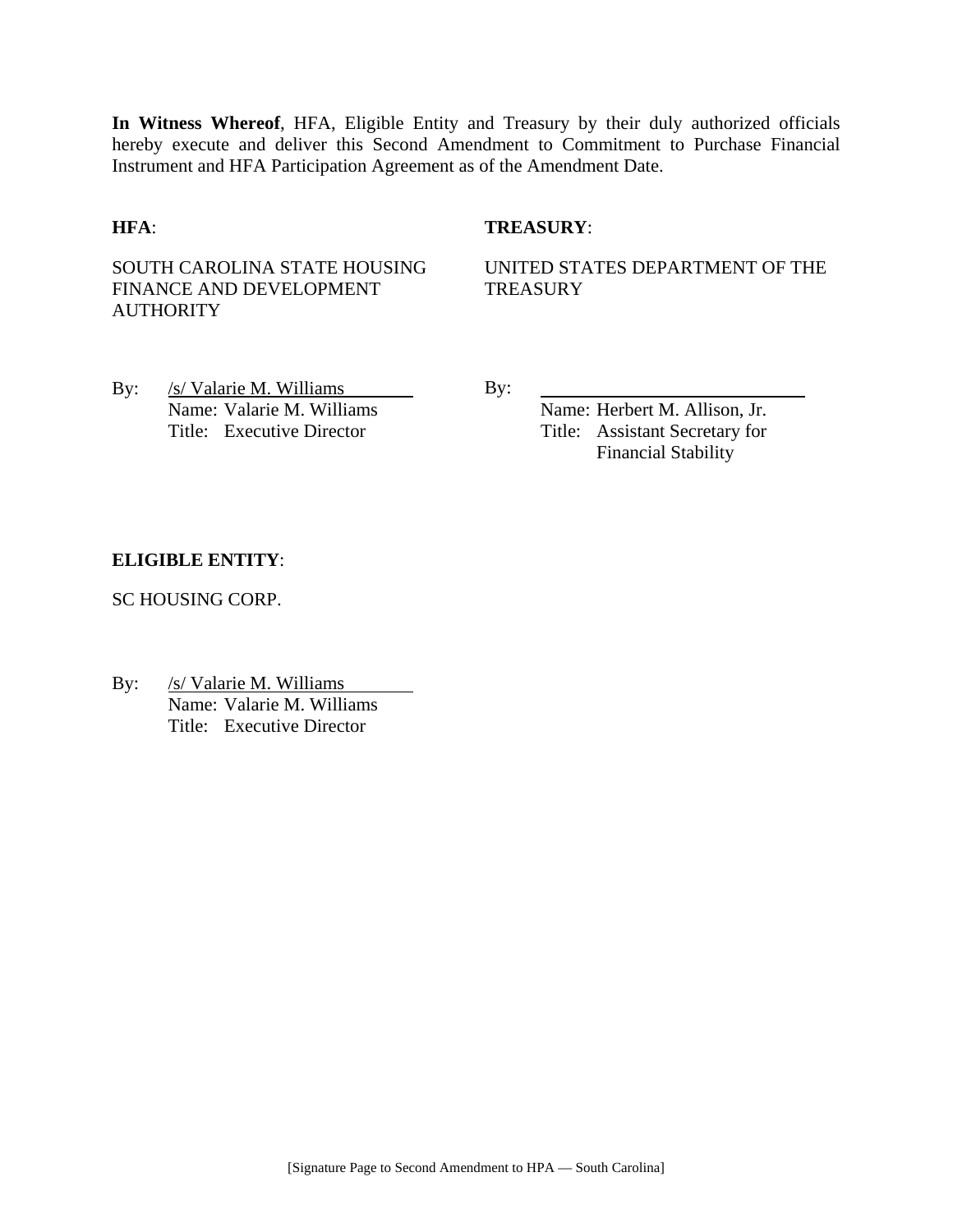# **EXHIBITS AND SCHEDULES**

Schedule A Basic Information

Schedule B Service Schedules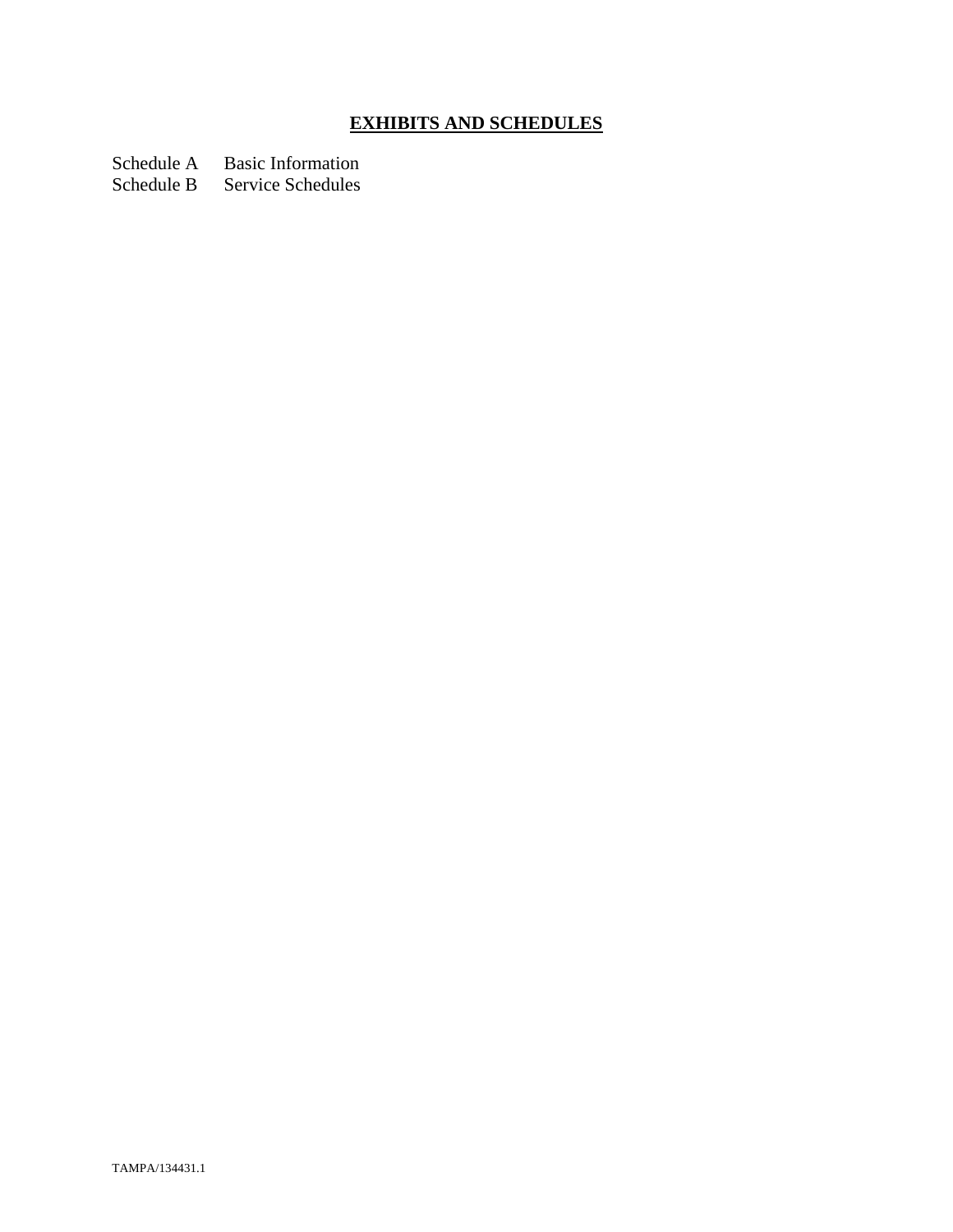#### **SCHEDULE A**

## **BASIC INFORMATION**

Eligible Entity Information:<br>Name of the Eligible Entity:

Corporate or other organizational form: Nonprofit corporation

Jurisdiction of organization: South Carolina

Notice Information:

SC Housing Corp. ("SCHC")

| <b>HFA</b> Information: |                                                                                       |
|-------------------------|---------------------------------------------------------------------------------------|
| Name of HFA:            | South Carolina State Housing Finance and<br>Development Authority                     |
| Organizational form:    | a public body, corporate and politic under<br>the laws of the State of South Carolina |
| Date of Application:    | June 1, 2010                                                                          |
| Date of Action Plan:    | September 1, 2010                                                                     |
| Notice Information:     |                                                                                       |

| <b>Program Participation Cap:</b>    | \$295,431,547.00 |
|--------------------------------------|------------------|
| Portion of Program Participation Cap |                  |
| Representing Original HHF Funds:     | \$138,000,000.00 |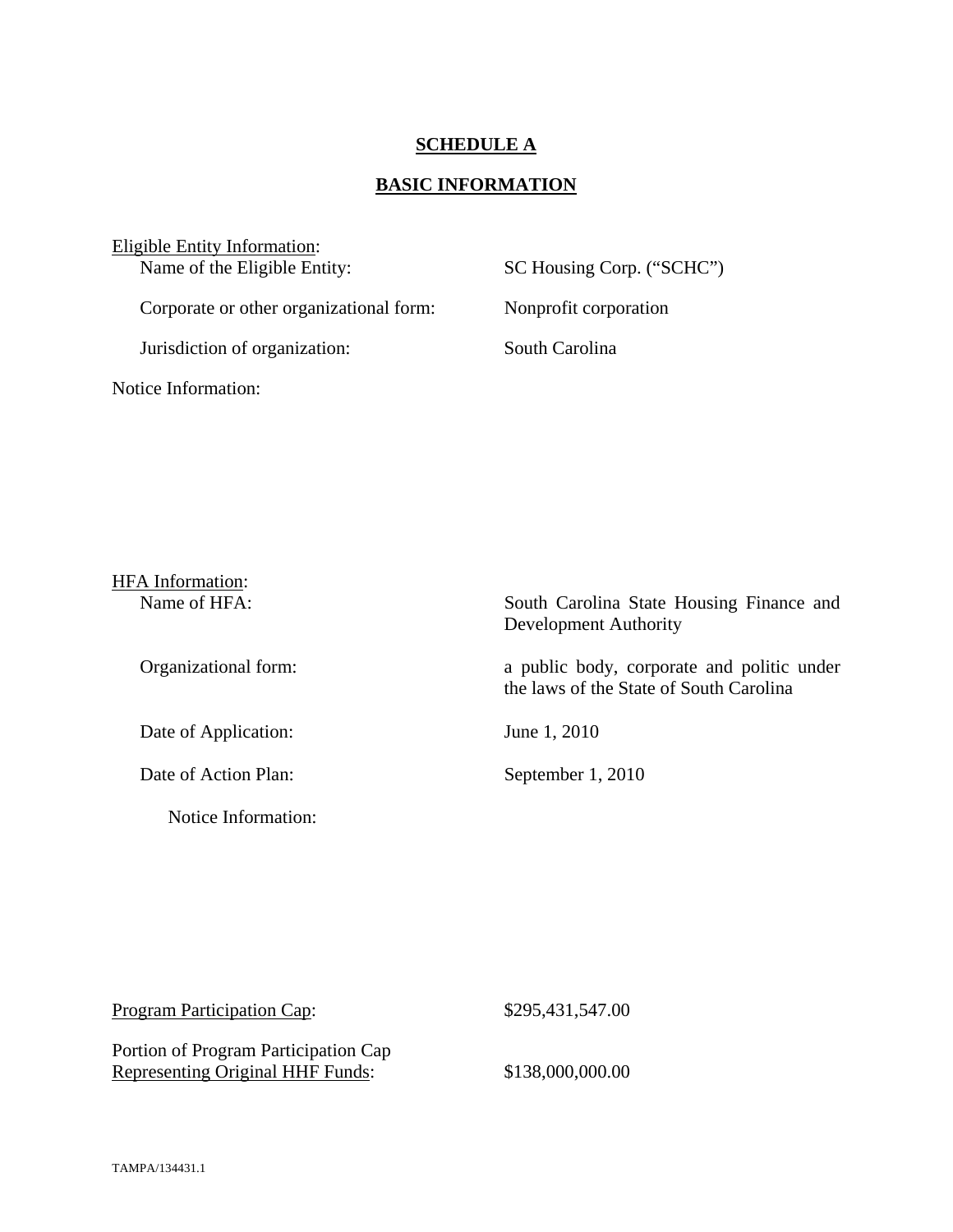| Portion of Program Participation Cap            |                                                                                                                                                        |
|-------------------------------------------------|--------------------------------------------------------------------------------------------------------------------------------------------------------|
| Representing Unemployment HHF Funds:            | \$58,772,347.00                                                                                                                                        |
| Permitted Expenses:                             | \$35,411,436.90                                                                                                                                        |
| Closing Date:                                   | August 3, 2010                                                                                                                                         |
| <b>First Amendment Date:</b>                    | September 23, 2010                                                                                                                                     |
| <b>Second Amendment Date:</b>                   | September 29, 2010                                                                                                                                     |
| Eligible Entity Depository Account Information: | See account information set forth in the<br>Depository Account Control Agreement<br>between Treasury and Eligible Entity<br>regarding the HHF Program. |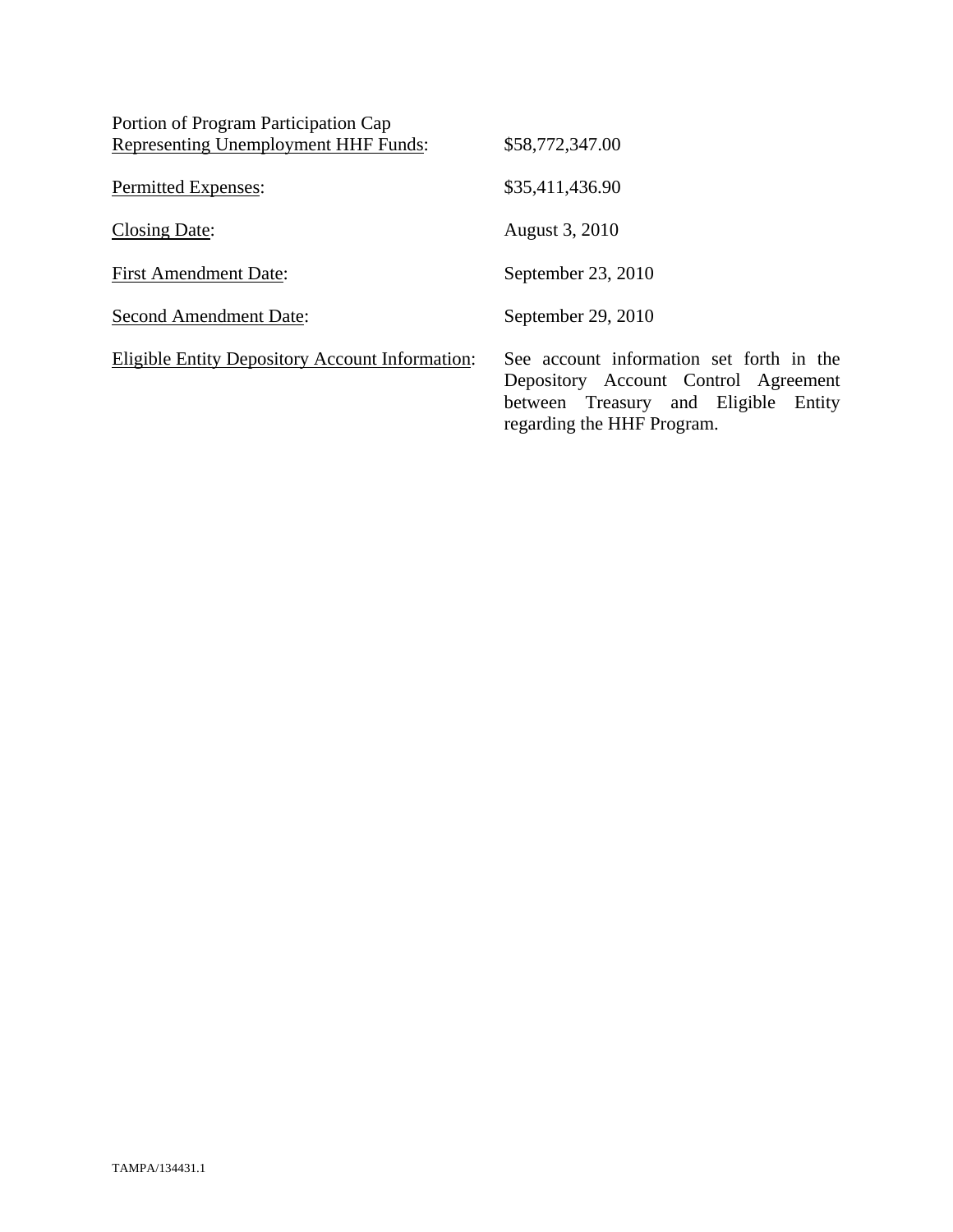#### **SCHEDULE B**

#### **SERVICE SCHEDULES**

The Service Schedules attached as Schedule B to the Current HPA are hereby deleted in their entirety and replaced with the attached Service Schedules (numbered sequentially as Service Schedule B-1, Service Schedule B-2, et. seq.), which collectively comprise Schedule B to the HPA.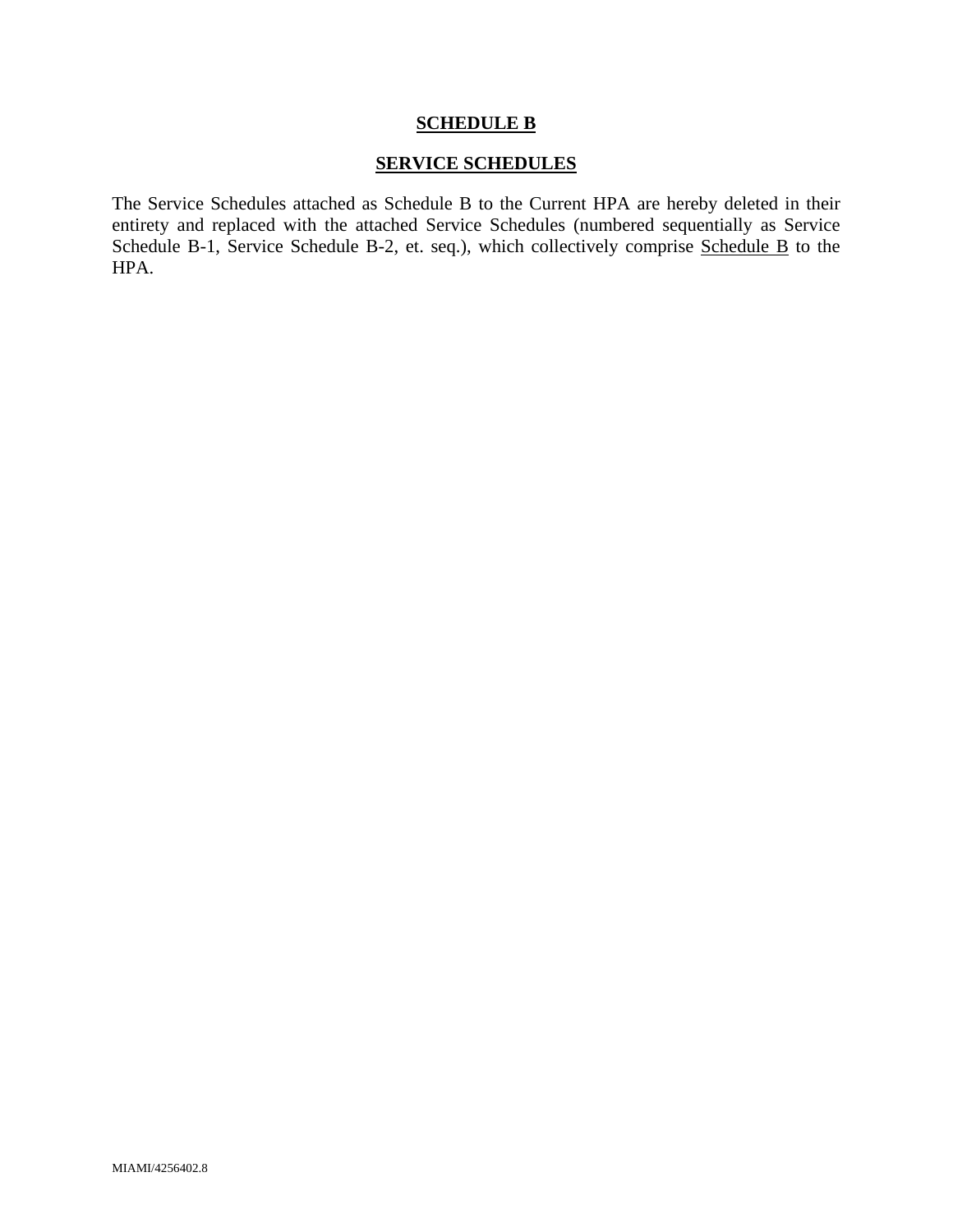## **SC State Housing Finance and Development Authority Monthly Payment Assistance Program Summary Guidelines**

| 1. | <b>Program Overview</b>                        | The Monthly Payment Assistance Program will assist eligible<br>borrowers by making their full monthly mortgage payments for a<br>period of time. The terms and length of assistance will vary<br>based on the unemployment rate for the county in which the<br>property is located, and will be reviewed periodically during the<br>assistance period.<br>Assistance under this Program will be capped at 24 months and<br>\$36,000 per household, depending on county unemployment.<br>(See Section 3 for more information.) |  |
|----|------------------------------------------------|-------------------------------------------------------------------------------------------------------------------------------------------------------------------------------------------------------------------------------------------------------------------------------------------------------------------------------------------------------------------------------------------------------------------------------------------------------------------------------------------------------------------------------|--|
| 2. | <b>Program Goals</b>                           | To bridge eligible borrowers across a gap in employment, or<br>other short-term reduction in income, and allow them to stay                                                                                                                                                                                                                                                                                                                                                                                                   |  |
|    |                                                | current on their mortgages.                                                                                                                                                                                                                                                                                                                                                                                                                                                                                                   |  |
| 3. | <b>Target Population/</b><br><b>Areas</b>      | This Program will be available in all 46 counties in South<br>Carolina, and is intended to assist borrowers with a short-term<br>affordability problem.<br>Additional assistance will be available to eligible homeowners<br>living in targeted or "hardest hit" counties, those with<br>unemployment rates greater than or equal to 12%. Such<br>employment rate will be evaluated from time to time and may be<br>adjusted due to changing economic conditions.                                                             |  |
| 4. | <b>Program Allocation</b><br>(Excluding        | \$212,159,200.00                                                                                                                                                                                                                                                                                                                                                                                                                                                                                                              |  |
|    | <b>Administrative</b>                          |                                                                                                                                                                                                                                                                                                                                                                                                                                                                                                                               |  |
|    |                                                |                                                                                                                                                                                                                                                                                                                                                                                                                                                                                                                               |  |
|    | <b>Expenses</b> )                              |                                                                                                                                                                                                                                                                                                                                                                                                                                                                                                                               |  |
| 5. | <b>Borrower Eligibility</b><br><b>Criteria</b> | An eligible borrower must be a "Responsible Borrower." A<br>"Responsible Borrower" is a borrower who is facing possible<br>foreclosure due to circumstances beyond his/her control, i.e.<br>underemployment, unemployment, death of a spouse, catastrophic<br>medical expenses, and/or divorce, in addition to satisfying certain<br>criteria.                                                                                                                                                                                |  |
|    |                                                | Other specific criteria:<br>Borrower must be unemployed and receiving<br>unemployment insurance ("UI") payments as administered<br>by the State of South Carolina.<br>Payment to Income ratio must exceed 38%, including UI<br>payments.<br>Borrower must provide a financial hardship affidavit.                                                                                                                                                                                                                             |  |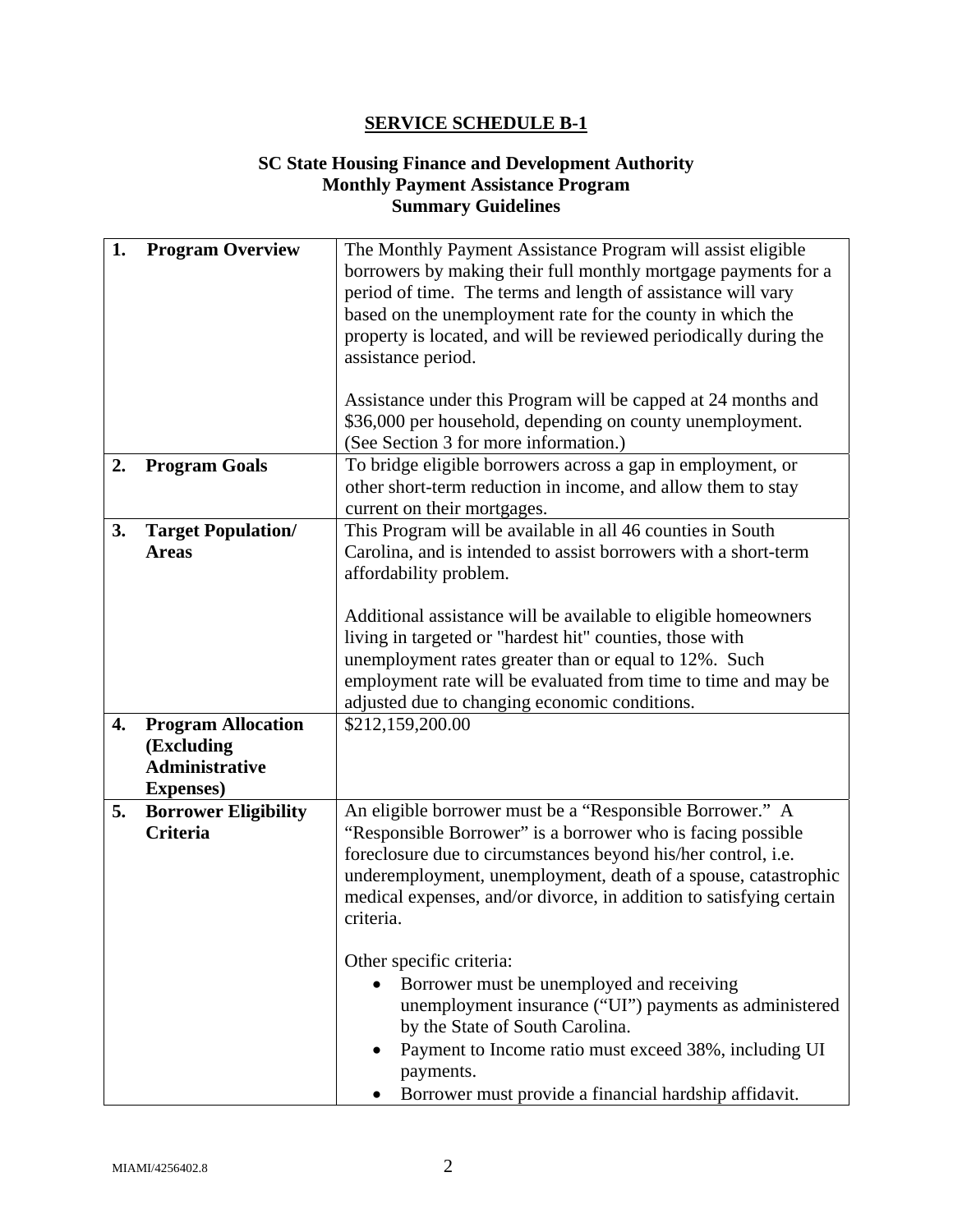|    |                                           | Mortgage can be no more than 90 days delinquent.<br>$\bullet$           |  |  |
|----|-------------------------------------------|-------------------------------------------------------------------------|--|--|
|    |                                           | Mortgage must have been current for 12 months preceding                 |  |  |
|    |                                           | unemployment with no more than two 30-day late                          |  |  |
|    |                                           | occurrences.                                                            |  |  |
|    |                                           | Borrower must demonstrate continued efforts to become                   |  |  |
|    |                                           |                                                                         |  |  |
|    |                                           | re-employed.                                                            |  |  |
|    |                                           | All final eligibility determinations will be made by SCHC.<br>$\bullet$ |  |  |
|    |                                           | Funds will be available on a first-come first served basis.             |  |  |
| 6. | <b>Property/Loan</b>                      | Eligible loans must be fixed term, fully amortizing, and<br>$\bullet$   |  |  |
|    | <b>Eligibility Criteria</b>               | the original loan amount must be within GSE limits.                     |  |  |
|    |                                           | Eligible properties must be owner-occupied primary                      |  |  |
|    |                                           | residence located in South Carolina.                                    |  |  |
| 7. | <b>Program Exclusions</b>                 | Borrowers already under a non-South Carolina HFA Hardest-<br>$\bullet$  |  |  |
|    |                                           | Hit Fund program will be ineligible to participate.                     |  |  |
|    |                                           |                                                                         |  |  |
|    |                                           | A borrower facing foreclosure due self-inflicted financial<br>$\bullet$ |  |  |
|    |                                           | hardship and/or poor debt management, stripping the equity              |  |  |
|    |                                           | from their home for non-essential purposes, or overall                  |  |  |
|    |                                           | mismanagement of their personal budget.                                 |  |  |
| 8. | <b>Structure of</b>                       | Assistance under this Program will be provided in the form of a         |  |  |
|    | <b>Assistance</b>                         | nonrecourse zero-percent interest, non-amortizing, forgivable           |  |  |
|    |                                           | loan secured by a subordinate lien on the subject property. The         |  |  |
|    |                                           | loan will be forgiven over a five (5) year period at a rate of 20%      |  |  |
|    |                                           | per year. If property is sold or refinanced prior to the loan           |  |  |
|    |                                           | termination date, funds will be recovered should sufficient equity      |  |  |
|    |                                           | be available from the transaction.                                      |  |  |
|    |                                           |                                                                         |  |  |
|    |                                           | Any loan payoff proceeds will be recycled for use within the            |  |  |
|    |                                           | Program and used to provide assistance to additional homeowners         |  |  |
|    |                                           | until December 31, 2017, at which time any proceeds shall be            |  |  |
|    |                                           | returned to Treasury.                                                   |  |  |
| 9. | <b>Per Household</b>                      | Assistance under this Program will be capped at \$36,000 per            |  |  |
|    | Assistance                                | household for targeted counties (as described in Section 3), and        |  |  |
|    |                                           | \$18,000 per household for all other counties. Expected Median:         |  |  |
|    |                                           | \$15,000                                                                |  |  |
|    | 10. Duration of Assistance                | Assistance under this Program will be capped at 24 months for           |  |  |
|    |                                           | targeted counties (as described in Section 3), and 12 months for        |  |  |
|    |                                           | all other counties.                                                     |  |  |
|    | 11. Estimated Number of                   | It is expected that that $4,200 - 8,500$ families will be assisted      |  |  |
|    | Participating                             | under this Program.                                                     |  |  |
|    | Households                                |                                                                         |  |  |
|    |                                           | This Program will be available statewide within 90 days of              |  |  |
|    | 12. Program Inception/<br><b>Duration</b> |                                                                         |  |  |
|    |                                           | execution of the Participation Agreement. It is expected that it        |  |  |
|    |                                           | will run for 60 months.                                                 |  |  |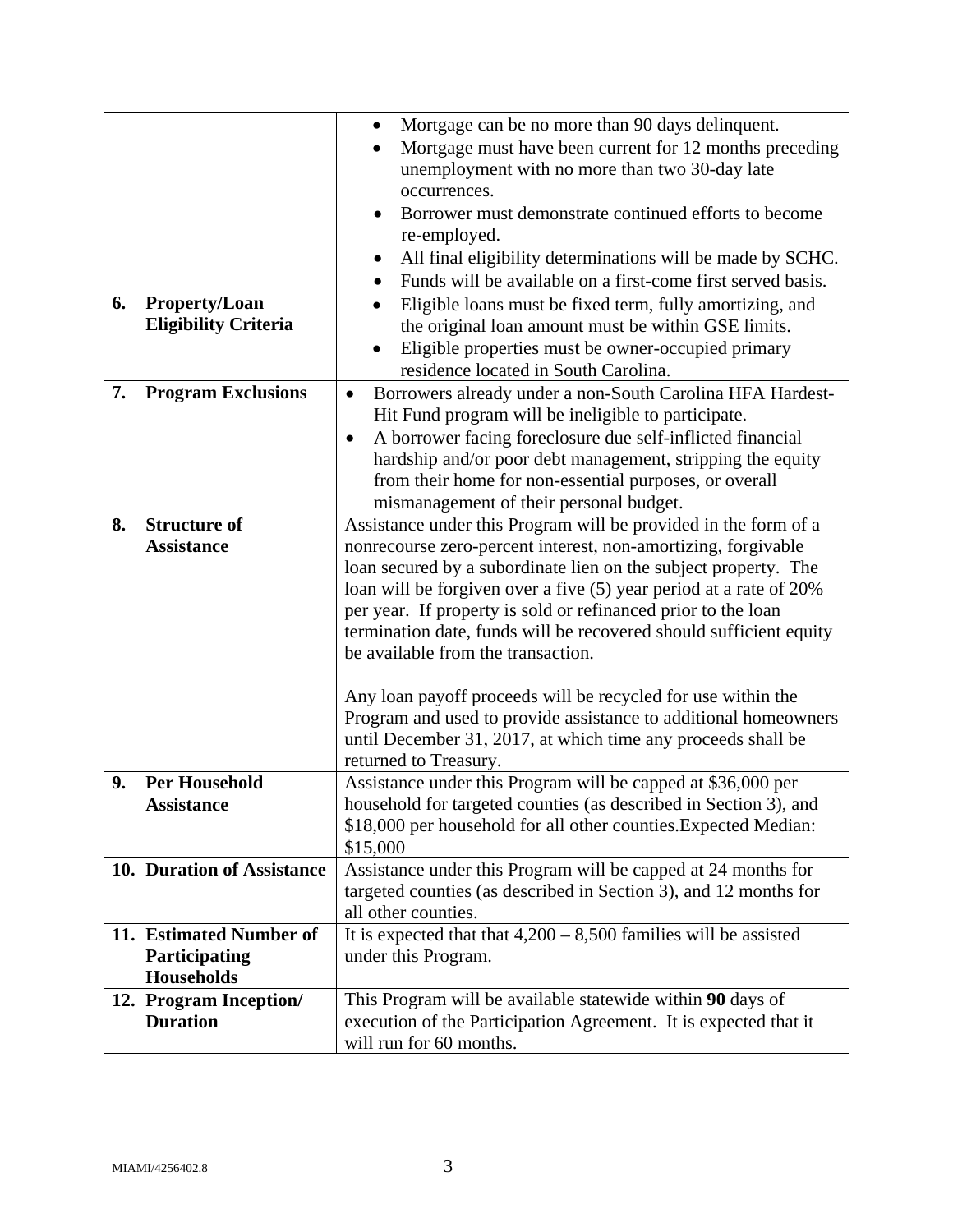| 13. Program Interactions               | This Program will interact with:                                                                             |  |
|----------------------------------------|--------------------------------------------------------------------------------------------------------------|--|
| with Other Programs<br>(e.g. other HFA | Direct Loan Assistance Program - Households that are<br>delinquent at the time monthly assistance begins may |  |
| programs)                              | be eligible for direct assistance to help with any                                                           |  |
|                                        | capitalized arrearage that exists.                                                                           |  |
|                                        | HAMP Assistance Program - Households<br>$\bullet$                                                            |  |
|                                        | successfully coming out of the Program may be                                                                |  |
|                                        | eligible for HAMP Assistance to obtain a permanent                                                           |  |
|                                        | modification.                                                                                                |  |
|                                        | Property Disposition Assistance Program -                                                                    |  |
|                                        | Households that are not self-supporting after                                                                |  |
|                                        | exhausting allowable funding under this Program may                                                          |  |
|                                        | be eligible for the Property Disposition Assistance                                                          |  |
| 14. Program Interactions               | Program.<br>The Program will effectively "hand off" the borrower to HAMP                                     |  |
| with HAMP                              | once the borrower is reemployed, if required. Households                                                     |  |
|                                        | successfully coming out of the Program may be eligible for                                                   |  |
|                                        | HAMP assistance to obtain a permanent modification.                                                          |  |
|                                        |                                                                                                              |  |
|                                        | The funds from this Program would be utilized prior to UP.                                                   |  |
|                                        | Implementing the Program in this order is most beneficial to the                                             |  |
|                                        | borrower and the investor since payments would continue to be                                                |  |
|                                        | made instead of capitalized and no late charges or adverse credit                                            |  |
|                                        | report would occur. Should the borrower still be unemployed after                                            |  |
|                                        | the assistance from this Program ends, they may be eligible to roll                                          |  |
|                                        | into UP.                                                                                                     |  |
|                                        | Beneficiaries who participated in UP prior to making application                                             |  |
|                                        | to SC HELP would be eligible to participate in this Program.                                                 |  |
|                                        |                                                                                                              |  |
|                                        | It is also expected that this Program may act as a front-end                                                 |  |
|                                        | extension of existing forbearance with deed-in-lieu wrap                                                     |  |
|                                        | programs.                                                                                                    |  |
| 15. Program Leverage                   | None.                                                                                                        |  |
| with Other Financial                   |                                                                                                              |  |
| <b>Resources</b>                       | $\overline{\mathsf{Y}}$ Yes<br>$\square$ No                                                                  |  |
| 16. Qualify as an<br>Unemployment      |                                                                                                              |  |
| Program                                |                                                                                                              |  |
|                                        |                                                                                                              |  |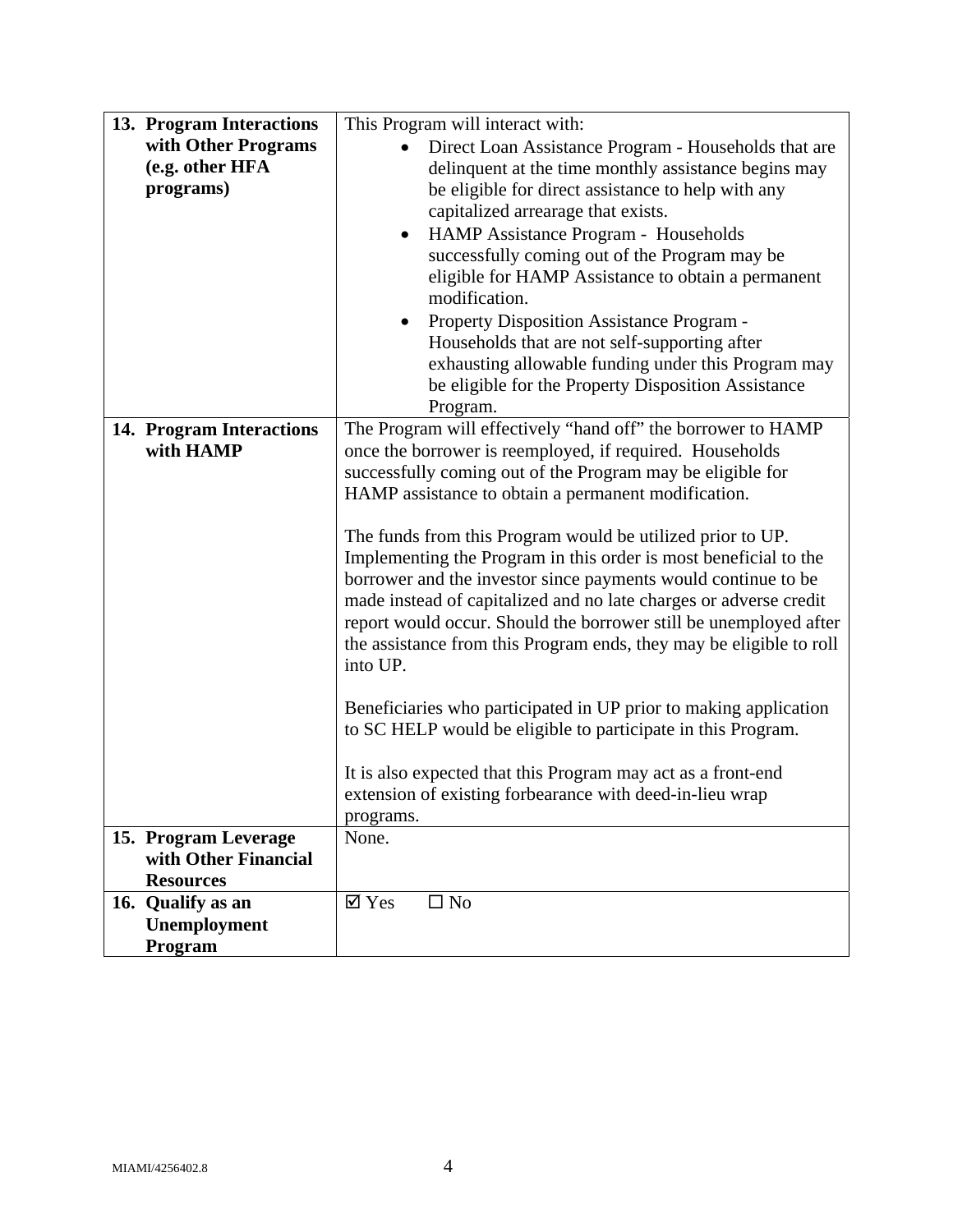### **SC State Housing Finance and Development Authority Direct Loan Assistance Program Summary Guidelines**

| 1. | <b>Program Overview</b>     | In some cases borrowers may have fallen behind on their             |  |
|----|-----------------------------|---------------------------------------------------------------------|--|
|    |                             |                                                                     |  |
|    |                             | mortgage payments, but have since regained the ability to make      |  |
|    |                             | the full payment. However, there may still be an accrued            |  |
|    |                             | arrearage owed to the lender which, until paid, places a hardship   |  |
|    |                             | on the borrower due to a continued accumulation of late fees and    |  |
|    |                             | other charges. Under the Direct Loan Assistance Program,            |  |
|    |                             | funding will be provided to bring such loans current. Funds may     |  |
|    |                             | also be made available for principal reductions in order ensure     |  |
|    |                             | long-term affordability.                                            |  |
|    |                             |                                                                     |  |
|    |                             | The terms of assistance will vary based on the unemployment rate    |  |
|    |                             | for the county in which the property is located, and will be        |  |
|    |                             | reviewed periodically during the assistance period.                 |  |
|    |                             |                                                                     |  |
|    |                             | Assistance under this Program will be capped at \$10,000 per        |  |
|    |                             | household, depending on county unemployment (See Section 3          |  |
|    |                             | for more detail.)                                                   |  |
|    |                             |                                                                     |  |
|    |                             | Program is a one-time payment per borrower household.               |  |
| 2. | <b>Program Goals</b>        | To help borrowers become current on their mortgage following a      |  |
|    |                             | brief interruption or reduction in income and to ensure long-term   |  |
|    |                             | affordability.                                                      |  |
| 3. | <b>Target Population/</b>   | This Program will be available in all 46 counties in South          |  |
|    | <b>Areas</b>                | Carolina.                                                           |  |
|    |                             |                                                                     |  |
|    |                             | Additional assistance will be available to eligible homeowners      |  |
|    |                             | living in targeted or "hardest hit" counties, those with            |  |
|    |                             | unemployment rates greater than or equal to 12%. Such               |  |
|    |                             | employment rate will be evaluated from time to time and may be      |  |
|    |                             | adjusted due to changing economic conditions.                       |  |
| 4. | <b>Program Allocation</b>   | \$19,000,000.10                                                     |  |
|    | (Excluding                  |                                                                     |  |
|    | <b>Administrative</b>       |                                                                     |  |
|    | <b>Expenses</b> )           |                                                                     |  |
| 5. | <b>Borrower Eligibility</b> | An eligible borrower must be a "Responsible Borrower."<br>A         |  |
|    | Criteria                    | "Responsible Borrower" is a borrower who is facing possible         |  |
|    |                             | foreclosure due to circumstances beyond his/her control, i.e.       |  |
|    |                             | underemployment, unemployment, death of a spouse, catastrophic      |  |
|    |                             | medical expenses, and/or divorce, in addition to satisfying certain |  |
|    |                             | criteria.                                                           |  |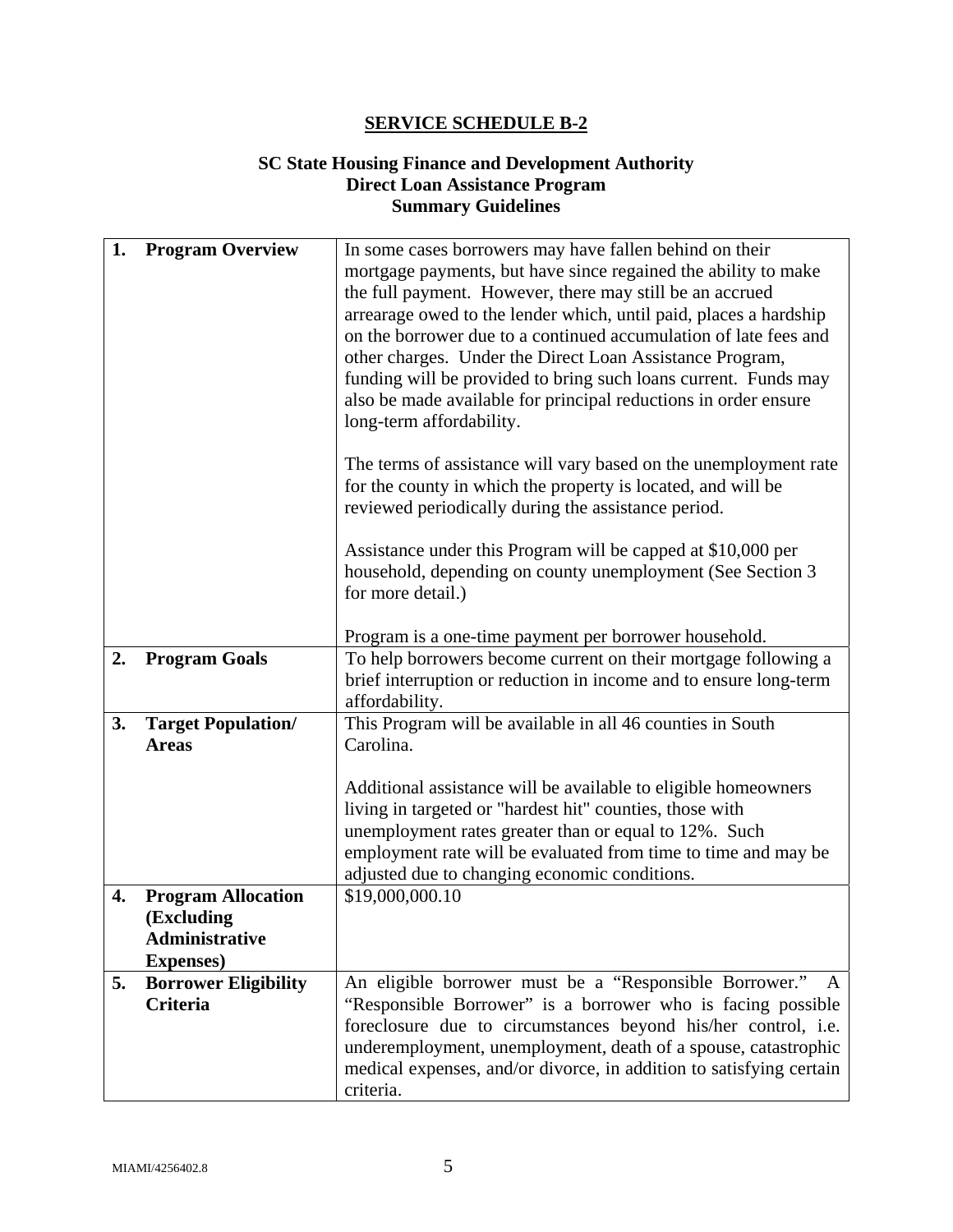|    |                                                               | Other specific criteria:<br>Must be able to demonstrate that delinquency was the<br>result of circumstances beyond the borrower's control.<br>Payment to Income ratio must not exceed 31%.<br>Borrower must provide a financial hardship affidavit.<br>٠<br>Mortgage can be no more than 90 days delinquent.<br>Mortgage must have been current for 12 months preceding<br>delinquency event with no more than two 30-day late<br>occurrences.<br>Borrower must demonstrate that circumstances that led to<br>the delinquency have been resolved.<br>All final eligibility determinations will be made by SCHC.<br>$\bullet$<br>Funds will be available on a first-come first served basis.<br>$\bullet$ |  |
|----|---------------------------------------------------------------|----------------------------------------------------------------------------------------------------------------------------------------------------------------------------------------------------------------------------------------------------------------------------------------------------------------------------------------------------------------------------------------------------------------------------------------------------------------------------------------------------------------------------------------------------------------------------------------------------------------------------------------------------------------------------------------------------------|--|
| 6. | <b>Property/Loan</b><br><b>Eligibility Criteria</b>           | Eligible loans must be fixed term, fully amortizing, and<br>$\bullet$                                                                                                                                                                                                                                                                                                                                                                                                                                                                                                                                                                                                                                    |  |
|    |                                                               | the original loan amount must be within GSE limits.<br>Eligible properties must be owner-occupied primary                                                                                                                                                                                                                                                                                                                                                                                                                                                                                                                                                                                                |  |
|    |                                                               | residence located in South Carolina.                                                                                                                                                                                                                                                                                                                                                                                                                                                                                                                                                                                                                                                                     |  |
| 7. | <b>Program Exclusions</b>                                     | A borrower facing foreclosure due self-inflicted financial<br>hardship and/or poor debt management, stripping the equity from<br>their home for non-essential purposes, or overall mismanagement<br>of their personal budget.                                                                                                                                                                                                                                                                                                                                                                                                                                                                            |  |
| 8. | <b>Structure of</b><br><b>Assistance</b>                      | Assistance under this Program will be provided in the form of a<br>nonrecourse zero-percent interest, non-amortizing, forgivable<br>loan secured by a subordinate lien on the subject property. The<br>loan will be forgiven over a five (5) year period at a rate of 20%<br>per year. If property is sold or refinanced prior to the loan<br>termination date, funds will be recovered should sufficient equity<br>be available from the transaction.<br>Any loan payoff proceeds will be recycled for use within the<br>Program and used to provide assistance to additional homeowners<br>until December 31, 2017, at which time any proceeds shall be                                                |  |
|    |                                                               | returned to Treasury.                                                                                                                                                                                                                                                                                                                                                                                                                                                                                                                                                                                                                                                                                    |  |
| 9. | <b>Per Household</b><br><b>Assistance</b>                     | Assistance under this Program will be capped at \$10,000 per<br>household for targeted counties (as described in Section 3), and<br>\$5,000 per household for all other counties. Expected Median:<br>\$7,000.                                                                                                                                                                                                                                                                                                                                                                                                                                                                                           |  |
|    | 10. Duration of Assistance                                    | Program is a one-time payment per borrower household.                                                                                                                                                                                                                                                                                                                                                                                                                                                                                                                                                                                                                                                    |  |
|    | 11. Estimated Number of<br>Participating<br><b>Households</b> | It is expected that that $2,400 - 2,500$ families will be assisted<br>under this Program.                                                                                                                                                                                                                                                                                                                                                                                                                                                                                                                                                                                                                |  |
|    | 12. Program Inception/<br><b>Duration</b>                     | This Program will be available statewide within 90 days of<br>execution of the Participation Agreement. It is expected that it<br>will run for 60 months.                                                                                                                                                                                                                                                                                                                                                                                                                                                                                                                                                |  |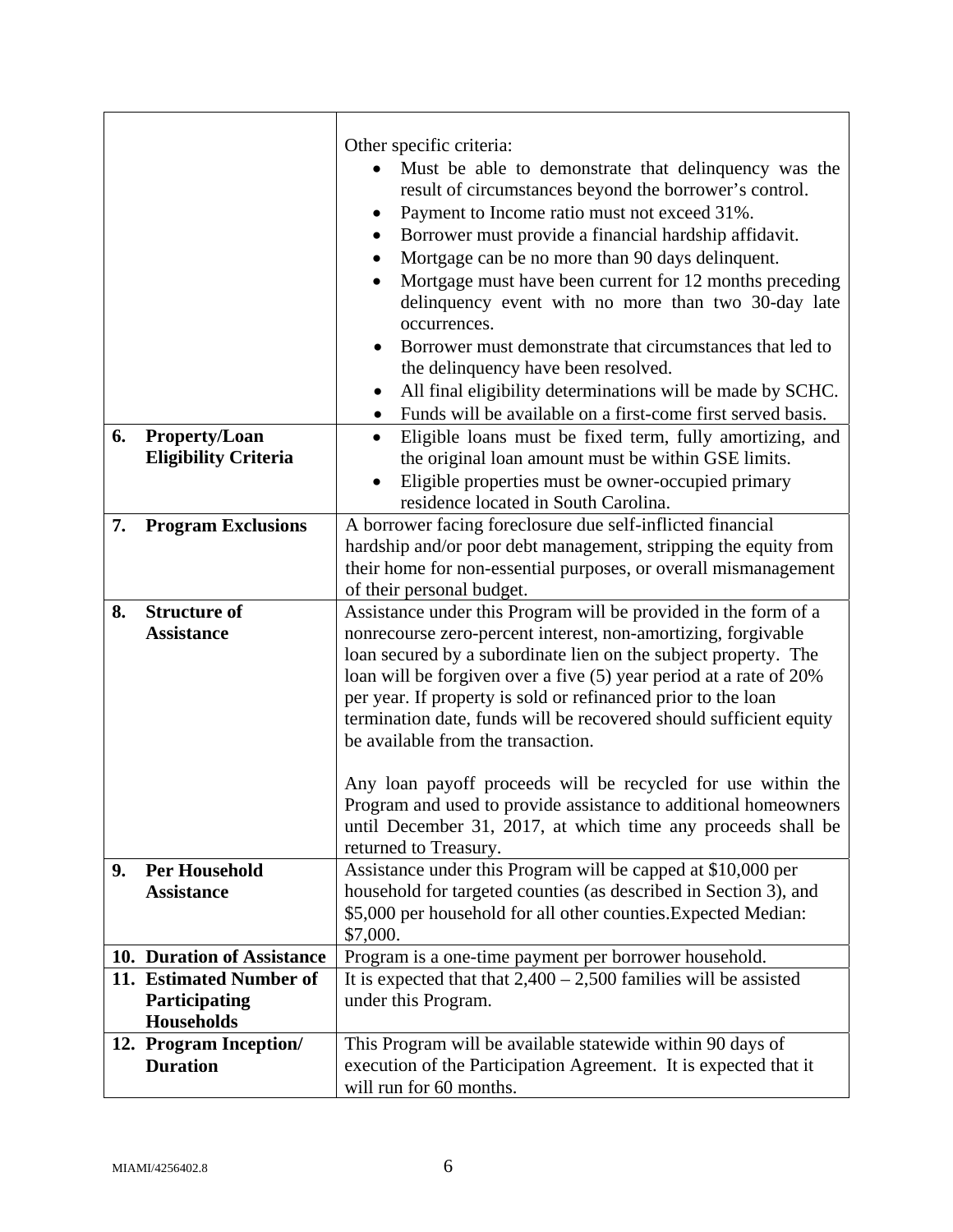| 13. Program Interactions | This Program will interact with the following South Carolina     |  |  |
|--------------------------|------------------------------------------------------------------|--|--|
| with Other Programs      | HFA Hardest-Hit Fund Programs:                                   |  |  |
| (e.g. other HFA          | HAMP Assistance Program - One of the primary<br>$\bullet$        |  |  |
| programs)                | goals of the Program is to prepare borrowers for a               |  |  |
|                          | HAMP modification. Homeowners may progress                       |  |  |
|                          | to the HAMP Assistance Program                                   |  |  |
|                          | Monthly Payment Assistance Program - Households<br>$\bullet$     |  |  |
|                          |                                                                  |  |  |
|                          | with a capitalized arrearage and a temporarily reduced           |  |  |
|                          | level of income may be eligible for the Program and              |  |  |
|                          | the Monthly Payment Assistance Program to cure the               |  |  |
|                          | immediate delinquency and to insure that further                 |  |  |
|                          | delinquencies are not incurred.                                  |  |  |
|                          |                                                                  |  |  |
|                          | Second Mortgage Assistance Program – The Program                 |  |  |
|                          | may be combined with the Second Mortgage                         |  |  |
|                          | Assistance Program in circumstances where the                    |  |  |
|                          | borrower has a capitalized arrearage and a non-                  |  |  |
|                          | participating second lien holder.                                |  |  |
| 14. Program Interactions | This Program may be used in conjunction with the HAMP            |  |  |
| with HAMP                | Assistance Program to assist the borrower become eligible for    |  |  |
|                          | HAMP or to cure an accrued delinquency for a borrower already    |  |  |
|                          | under a HAMP modification.                                       |  |  |
| 15. Program Leverage     | Servicer/Investor will be required to waive all non-expense fees |  |  |
| with Other Financial     | (i.e. late fees).                                                |  |  |
| <b>Resources</b>         |                                                                  |  |  |
| 16. Qualify as an        | $\nabla$ No<br>$\Box$ Yes                                        |  |  |
| Unemployment             |                                                                  |  |  |
| Program                  |                                                                  |  |  |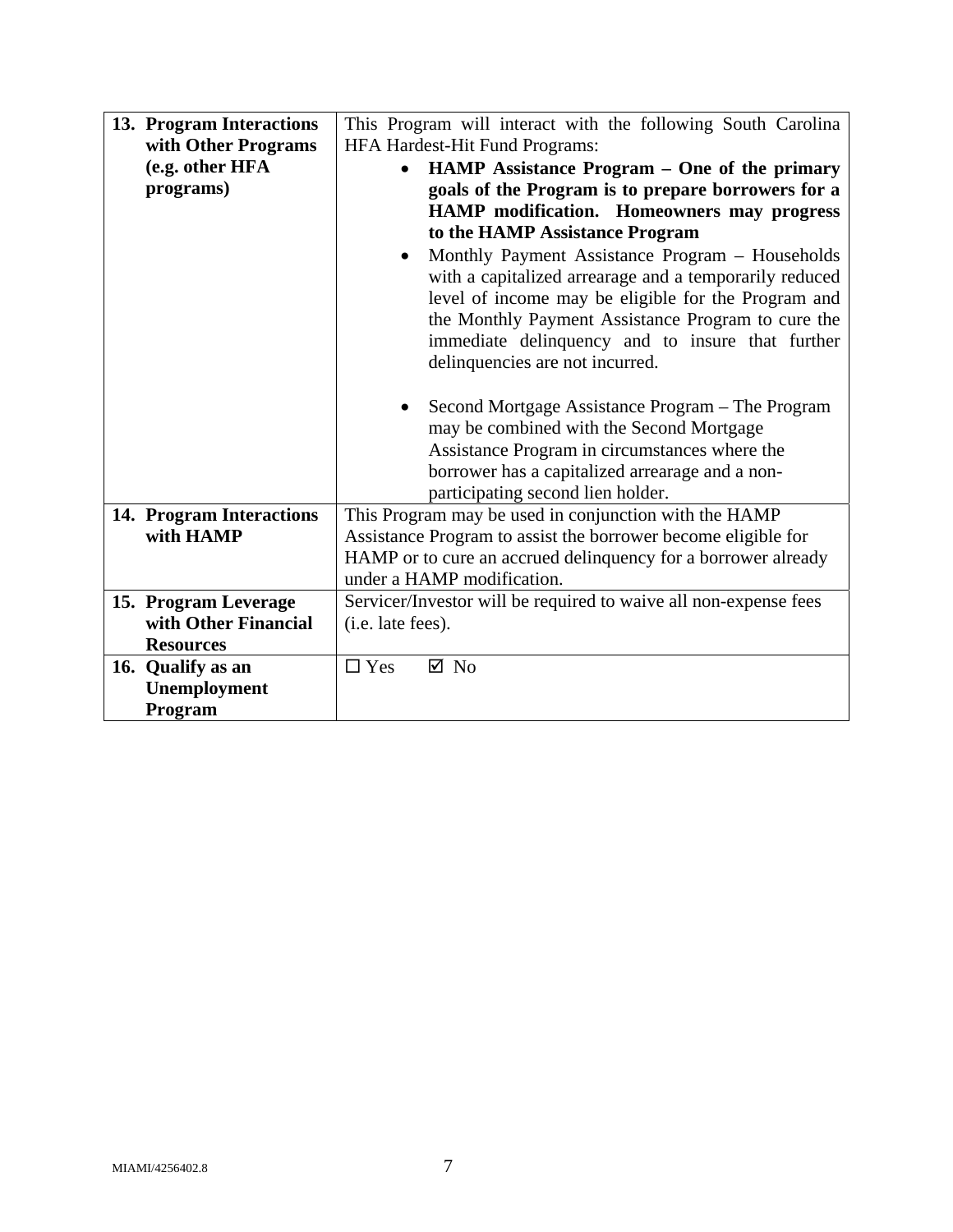## **SC State Housing Finance and Development Authority HAMP Assistance Program Summary Guidelines**

| 1. | <b>Program Overview</b>                        | The majority of lenders in South Carolina are offering troubled<br>borrowers the opportunity to modify their loans under certain<br>circumstances. The most notable of these programs is the Home<br>Affordable Modification Program ("HAMP"). According to<br>many loan servicers, there are many borrowers whose proposed<br>modifications fail the net-present-value (NPV) test for eligibility<br>by a relatively small amount. Under the HAMP Assistance<br>Program, funding will be provided to bridge the gap so that the<br>mortgage can be modified to an affordable level.<br>Assistance under this Program will be capped \$5,000 per<br>household.<br>Program is a one-time payment per borrower household. |  |
|----|------------------------------------------------|-------------------------------------------------------------------------------------------------------------------------------------------------------------------------------------------------------------------------------------------------------------------------------------------------------------------------------------------------------------------------------------------------------------------------------------------------------------------------------------------------------------------------------------------------------------------------------------------------------------------------------------------------------------------------------------------------------------------------|--|
| 2. | <b>Program Goals</b>                           | To provide limited funding to help borrowers become eligible for<br>HAMP.                                                                                                                                                                                                                                                                                                                                                                                                                                                                                                                                                                                                                                               |  |
| 3. | <b>Target Population/</b>                      | This Program will be available in all 46 counties in South                                                                                                                                                                                                                                                                                                                                                                                                                                                                                                                                                                                                                                                              |  |
|    | <b>Areas</b>                                   | Carolina.                                                                                                                                                                                                                                                                                                                                                                                                                                                                                                                                                                                                                                                                                                               |  |
| 4. | <b>Program Allocation</b><br>(Excluding        | \$5,000,000.00                                                                                                                                                                                                                                                                                                                                                                                                                                                                                                                                                                                                                                                                                                          |  |
|    | <b>Administrative</b>                          |                                                                                                                                                                                                                                                                                                                                                                                                                                                                                                                                                                                                                                                                                                                         |  |
|    | <b>Expenses</b> )                              |                                                                                                                                                                                                                                                                                                                                                                                                                                                                                                                                                                                                                                                                                                                         |  |
| 5. | <b>Borrower Eligibility</b><br><b>Criteria</b> | An eligible borrower must be a "Responsible Borrower."<br>"Responsible Borrower" is a borrower who is facing possible<br>foreclosure due to circumstances beyond his/her control, i.e.<br>underemployment, unemployment, death of a spouse, catastrophic<br>medical expenses, and/or divorce, in addition to satisfying certain<br>criteria.                                                                                                                                                                                                                                                                                                                                                                            |  |
|    |                                                | Other specific criteria:<br>Must be able to demonstrate that delinquency was the<br>result of circumstances beyond the borrower's control.<br>Borrower must provide a financial hardship affidavit.<br>Must meet all other HAMP requirements.<br>Must successfully complete HAMP trial period prior to<br>final payment to investor.<br>All final eligibility determinations will be made by SCHC.<br>Funds will be available on a first-come first served basis.                                                                                                                                                                                                                                                       |  |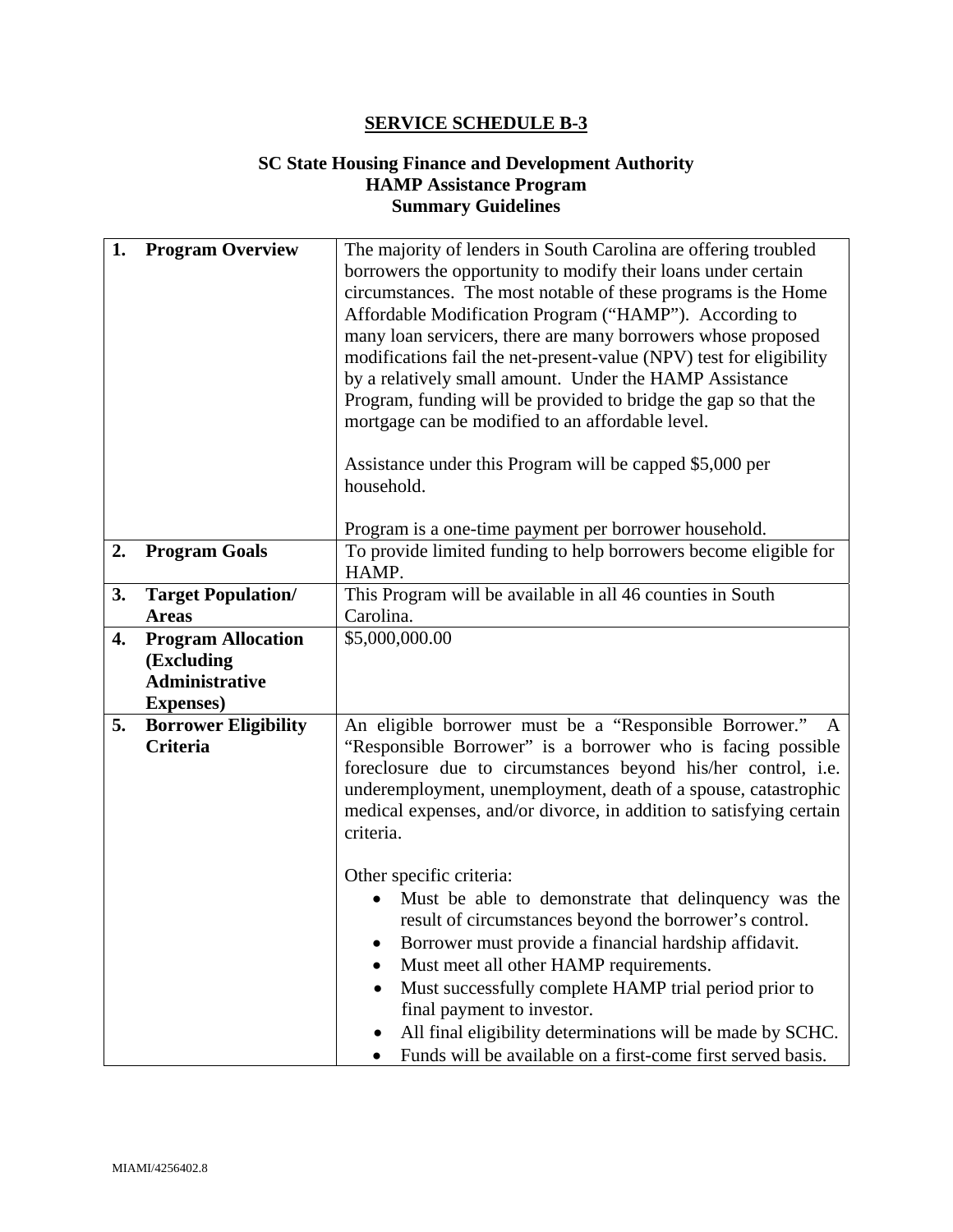| 6. | <b>Property/Loan</b><br><b>Eligibility Criteria</b> | Eligible loans must be fixed term, fully amortizing, and<br>$\bullet$<br>the original loan amount must be within GSE limits.<br>Eligible properties must be owner-occupied primary<br>$\bullet$<br>residence located in South Carolina.                                                                                                                                                                                                                                                                                                                                                                                                                   |  |  |
|----|-----------------------------------------------------|-----------------------------------------------------------------------------------------------------------------------------------------------------------------------------------------------------------------------------------------------------------------------------------------------------------------------------------------------------------------------------------------------------------------------------------------------------------------------------------------------------------------------------------------------------------------------------------------------------------------------------------------------------------|--|--|
| 7. | <b>Program Exclusions</b>                           | A borrower facing foreclosure due self-inflicted financial<br>hardship and/or poor debt management, stripping the equity from<br>their home for non-essential purposes, or overall mismanagement<br>of their personal budget.                                                                                                                                                                                                                                                                                                                                                                                                                             |  |  |
| 8. | <b>Structure of</b><br><b>Assistance</b>            | Assistance under this Program will be provided in the form of a<br>nonrecourse zero-percent interest, non-amortizing, forgivable<br>loan secured by a subordinate lien on the subject property. The<br>loan will be forgiven over a five (5) year period at a rate of 20%<br>per year. If property is sold or refinanced prior to the loan<br>termination date, funds will be recovered should sufficient equity<br>be available from the transaction.<br>Any loan payoff proceeds will be recycled for use within the<br>Program and used to provide assistance to additional homeowners<br>until December 31, 2017, at which time any proceeds shall be |  |  |
| 9. | <b>Per Household</b>                                | returned to Treasury.<br>Assistance under this Program will be capped \$5,000 per                                                                                                                                                                                                                                                                                                                                                                                                                                                                                                                                                                         |  |  |
|    | <b>Assistance</b>                                   | household.                                                                                                                                                                                                                                                                                                                                                                                                                                                                                                                                                                                                                                                |  |  |
|    |                                                     | Expected Median: \$4,000.                                                                                                                                                                                                                                                                                                                                                                                                                                                                                                                                                                                                                                 |  |  |
|    | 10. Duration of Assistance                          | Program is a one-time payment per borrower household.                                                                                                                                                                                                                                                                                                                                                                                                                                                                                                                                                                                                     |  |  |
|    | 11. Estimated Number of                             | It is expected that that $1,000 - 1,500$ families will be assisted                                                                                                                                                                                                                                                                                                                                                                                                                                                                                                                                                                                        |  |  |
|    | Participating                                       | under this Program.                                                                                                                                                                                                                                                                                                                                                                                                                                                                                                                                                                                                                                       |  |  |
|    | <b>Households</b>                                   |                                                                                                                                                                                                                                                                                                                                                                                                                                                                                                                                                                                                                                                           |  |  |
|    | 12. Program Inception/                              | This Program will be available statewide within 120 days of                                                                                                                                                                                                                                                                                                                                                                                                                                                                                                                                                                                               |  |  |
|    | <b>Duration</b>                                     | execution of the Participation Agreement. It is expected that it                                                                                                                                                                                                                                                                                                                                                                                                                                                                                                                                                                                          |  |  |
|    |                                                     | will run for 60 months.                                                                                                                                                                                                                                                                                                                                                                                                                                                                                                                                                                                                                                   |  |  |
|    | 13. Program Interactions                            | This Program will interact with the following South Carolina                                                                                                                                                                                                                                                                                                                                                                                                                                                                                                                                                                                              |  |  |
|    | with Other Programs<br>(e.g. other HFA              | <b>HFA Hardest-Hit Fund Programs:</b><br><b>Monthly Payment Assistance- Households</b>                                                                                                                                                                                                                                                                                                                                                                                                                                                                                                                                                                    |  |  |
|    | programs)                                           | successfully coming out of the Monthly Assistance                                                                                                                                                                                                                                                                                                                                                                                                                                                                                                                                                                                                         |  |  |
|    |                                                     | Program may be eligible for this Program to obtain a                                                                                                                                                                                                                                                                                                                                                                                                                                                                                                                                                                                                      |  |  |
|    |                                                     | permanent modification.                                                                                                                                                                                                                                                                                                                                                                                                                                                                                                                                                                                                                                   |  |  |
|    |                                                     | Second Mortgage Assistance - Households may need                                                                                                                                                                                                                                                                                                                                                                                                                                                                                                                                                                                                          |  |  |
|    |                                                     | direct HAMP assistance to cure an NPV fail along                                                                                                                                                                                                                                                                                                                                                                                                                                                                                                                                                                                                          |  |  |
|    |                                                     | with assistance to insure that a non-participating                                                                                                                                                                                                                                                                                                                                                                                                                                                                                                                                                                                                        |  |  |
|    |                                                     | second lien holder will agree to the revised terms.                                                                                                                                                                                                                                                                                                                                                                                                                                                                                                                                                                                                       |  |  |
|    | 14. Program Interactions                            | This Program is intended be used in conjunction with HAMP to                                                                                                                                                                                                                                                                                                                                                                                                                                                                                                                                                                                              |  |  |
|    | with HAMP                                           | assist with borrower eligibility.                                                                                                                                                                                                                                                                                                                                                                                                                                                                                                                                                                                                                         |  |  |
|    | 15. Program Leverage                                | Servicer/Investor will be required to waive all non-expense fees                                                                                                                                                                                                                                                                                                                                                                                                                                                                                                                                                                                          |  |  |
|    | with Other Financial                                | (i.e. late fees).                                                                                                                                                                                                                                                                                                                                                                                                                                                                                                                                                                                                                                         |  |  |
|    | <b>Resources</b>                                    |                                                                                                                                                                                                                                                                                                                                                                                                                                                                                                                                                                                                                                                           |  |  |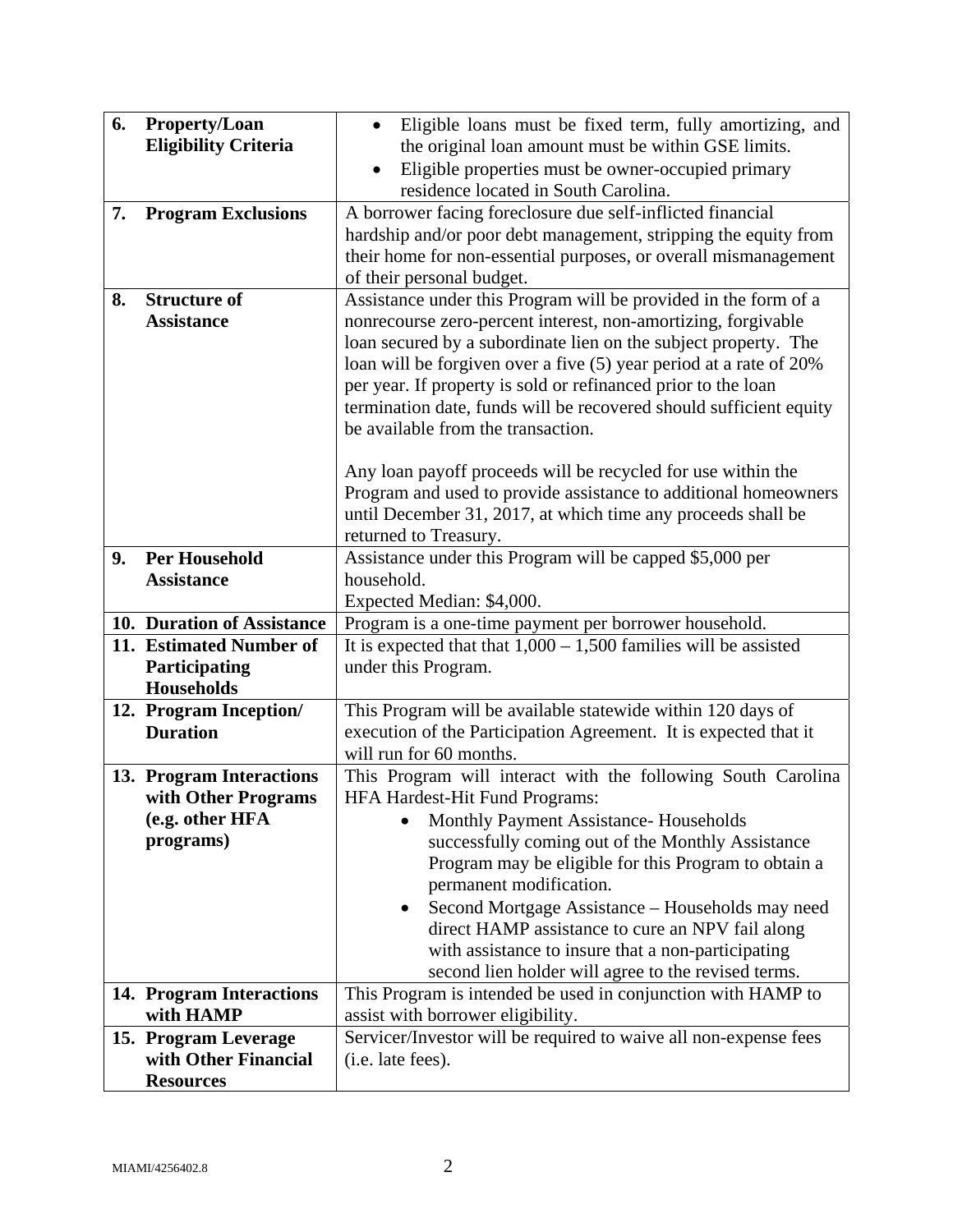| 16. Qualify as an   | $v_{es}$ | $\boxtimes$ No |
|---------------------|----------|----------------|
| <b>Unemployment</b> |          |                |
| Program             |          |                |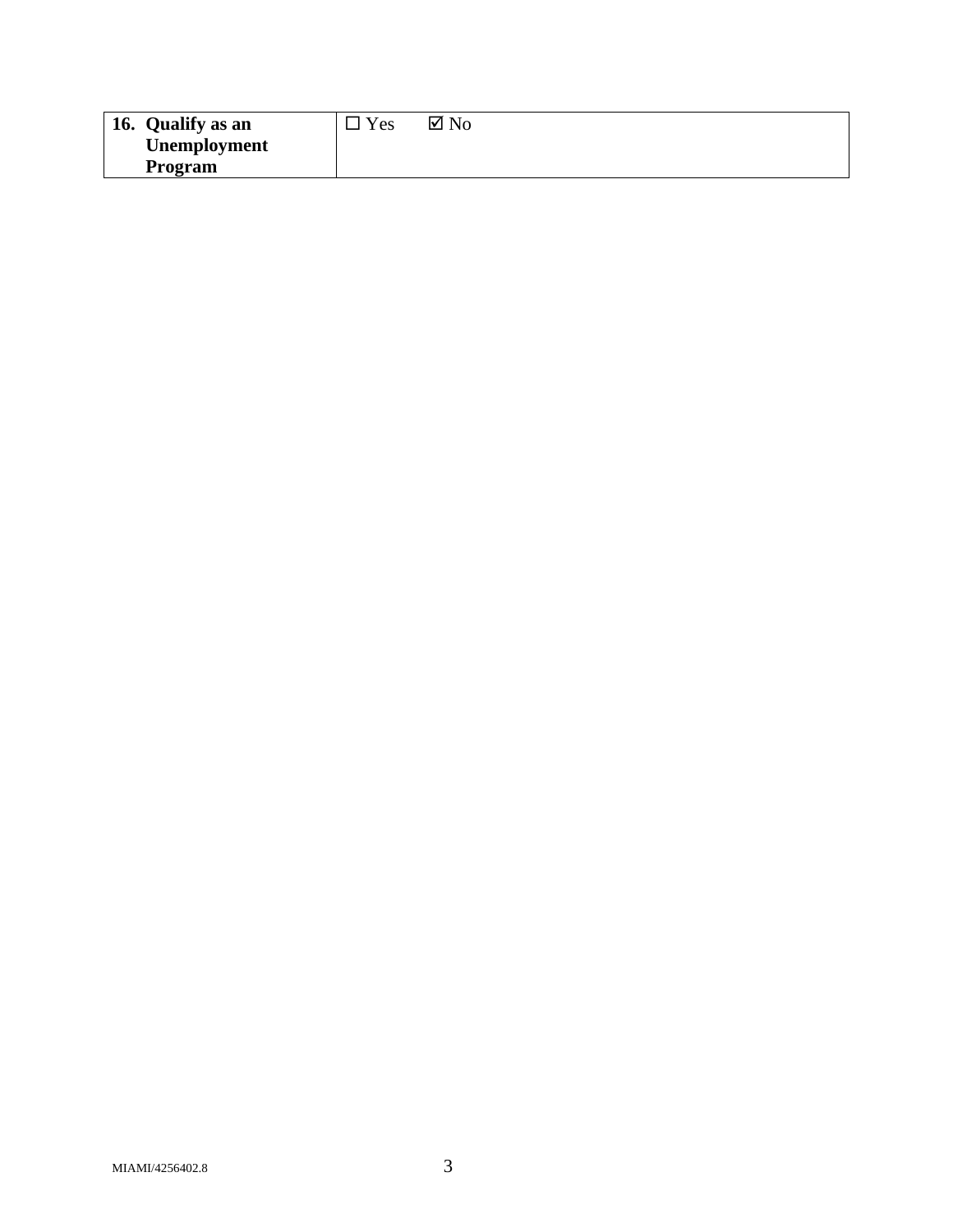## **SC State Housing Finance and Development Authority Second Mortgage Assistance Program Summary Guidelines**

| 1. | <b>Program Overview</b>                          | Many borrowers find themselves ineligible for HAMP or other                                                                               |  |
|----|--------------------------------------------------|-------------------------------------------------------------------------------------------------------------------------------------------|--|
|    |                                                  | modification programs due to the presence of a second lien where<br>the investor holding that lien is unwilling or unable to agree to the |  |
|    |                                                  | modified loan terms, or the servicer is not a HAMP participating                                                                          |  |
|    |                                                  | entity. Under the Second Mortgage Assistance Program, funding                                                                             |  |
|    |                                                  | will be used to either provide a financial incentive to the<br>servicer/investor, or, in some cases, to acquire the second lien           |  |
|    |                                                  | from the current servicer/investor, thus making the borrower                                                                              |  |
|    |                                                  | eligible for first mortgage modification programs, including                                                                              |  |
|    |                                                  | HAMP.                                                                                                                                     |  |
|    |                                                  | The terms of assistance will vary based on the unemployment rate                                                                          |  |
|    |                                                  | for the county in which the property is located, and will be                                                                              |  |
|    |                                                  | reviewed periodically during the assistance period.                                                                                       |  |
|    |                                                  | Assistance under this Program will be capped at \$10,000 per                                                                              |  |
|    |                                                  | household, depending on county unemployment. (See Section 3                                                                               |  |
|    |                                                  | for more detail.)                                                                                                                         |  |
|    |                                                  | Program is a one-time payment per borrower household.                                                                                     |  |
| 2. | <b>Program Goals</b>                             | To provide a financial incentive to the services/investor, or, in                                                                         |  |
|    |                                                  | some cases, to acquire the second lien from the current                                                                                   |  |
|    |                                                  | servicer/investor, thus making the borrower eligible for first<br>mortgage modification.                                                  |  |
| 3. | <b>Target Population/</b>                        | This Program will be available in all 46 counties in South                                                                                |  |
|    | <b>Areas</b>                                     | Carolina, and is intended to assist borrowers with a short-term                                                                           |  |
|    |                                                  | affordability problem.                                                                                                                    |  |
|    |                                                  | Additional assistance will be available to eligible homeowners                                                                            |  |
|    |                                                  | living in targeted or "hardest hit" counties, those with                                                                                  |  |
|    |                                                  | unemployment rates greater than or equal to 12%. Such                                                                                     |  |
|    |                                                  | employment rate will be evaluated from time to time and may be<br>adjusted due to changing economic conditions.                           |  |
| 4. | <b>Program Allocation</b>                        | \$11,860,910.00                                                                                                                           |  |
|    | (Excluding                                       |                                                                                                                                           |  |
|    | <b>Administrative</b>                            |                                                                                                                                           |  |
| 5. | <b>Expenses</b> )<br><b>Borrower Eligibility</b> | An eligible borrower must be a "Responsible Borrower."<br>A                                                                               |  |
|    | <b>Criteria</b>                                  | "Responsible Borrower" is a borrower who is facing possible                                                                               |  |
|    |                                                  | foreclosure due to circumstances beyond his/her control, i.e.                                                                             |  |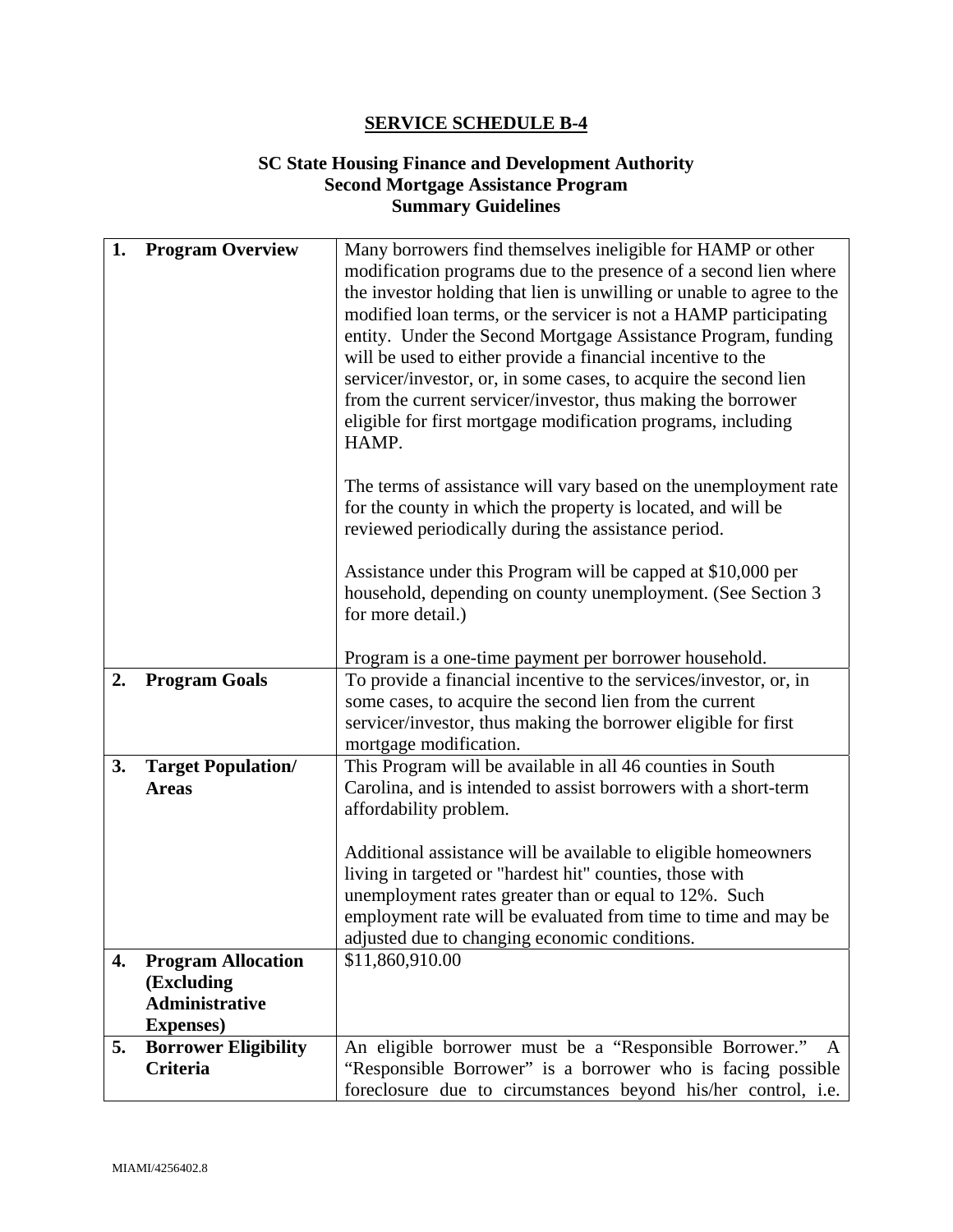|    |                                                               | underemployment, unemployment, death of a spouse, catastrophic<br>medical expenses, and/or divorce, in addition to satisfying certain                                                                                                                                                                                                                                                                                                                                                                                                      |  |  |
|----|---------------------------------------------------------------|--------------------------------------------------------------------------------------------------------------------------------------------------------------------------------------------------------------------------------------------------------------------------------------------------------------------------------------------------------------------------------------------------------------------------------------------------------------------------------------------------------------------------------------------|--|--|
|    |                                                               | criteria.                                                                                                                                                                                                                                                                                                                                                                                                                                                                                                                                  |  |  |
| 6. | <b>Property/Loan</b><br><b>Eligibility Criteria</b>           | Other specific criteria:<br>Must be able to demonstrate that delinquency was the<br>result of circumstances beyond the borrower's control.<br>Borrower must provide a financial hardship affidavit.<br>$\bullet$<br>Must meet all HAMP requirements.<br>٠<br>All final eligibility determinations will be made by SCHC.<br>Funds will be available on a first-come first served basis.<br>Eligible (first mortgage) loans must be fixed term, fully<br>$\bullet$<br>amortizing, and the original loan amount must be within GSE<br>limits. |  |  |
|    |                                                               | Eligible properties must be owner-occupied primary residence<br>located in South Carolina.                                                                                                                                                                                                                                                                                                                                                                                                                                                 |  |  |
| 7. | <b>Program Exclusions</b>                                     | Subordinate mortgages where the proceeds were used for<br>$\bullet$<br>something other than acquiring, improving, or preserving the<br>subject property will be ineligible.                                                                                                                                                                                                                                                                                                                                                                |  |  |
|    |                                                               | A borrower facing foreclosure due self-inflicted financial<br>٠<br>hardship and/or poor debt management, stripping the equity<br>from their home for non-essential purposes, or overall<br>mismanagement of their personal budget.<br>Borrower is HAMP eligible and the second mortgage is held<br>by a 2MP servicer.                                                                                                                                                                                                                      |  |  |
| 8. | <b>Structure of</b><br><b>Assistance</b>                      | Assistance under this Program will be provided in the form of a<br>nonrecourse zero-percent interest, non-amortizing, forgivable<br>loan secured by a subordinate lien on the subject property. The<br>loan will be forgiven over a five (5) year period at a rate of 20%<br>per year. If property is sold or refinanced prior to the loan<br>termination date, funds will be recovered should sufficient equity<br>be available from the transaction.                                                                                     |  |  |
|    |                                                               | Any loan payoff proceeds will be recycled for use within the<br>Program and used to provide assistance to additional homeowners<br>until December 31, 2017, at which time any proceeds shall be<br>returned to Treasury.                                                                                                                                                                                                                                                                                                                   |  |  |
| 9. | <b>Per Household</b>                                          | Assistance under this Program will be capped at \$10,000 per                                                                                                                                                                                                                                                                                                                                                                                                                                                                               |  |  |
|    | <b>Assistance</b>                                             | household for targeted counties (as described in Section 3), and<br>\$7,500 per household for all other counties. Expected Median:<br>\$8,000.                                                                                                                                                                                                                                                                                                                                                                                             |  |  |
|    | 10. Duration of Assistance                                    | Program is a one-time payment per borrower household.                                                                                                                                                                                                                                                                                                                                                                                                                                                                                      |  |  |
|    | 11. Estimated Number of<br>Participating<br><b>Households</b> | It is expected that that $1,600 - 2,600$ families will be assisted<br>under this Program.                                                                                                                                                                                                                                                                                                                                                                                                                                                  |  |  |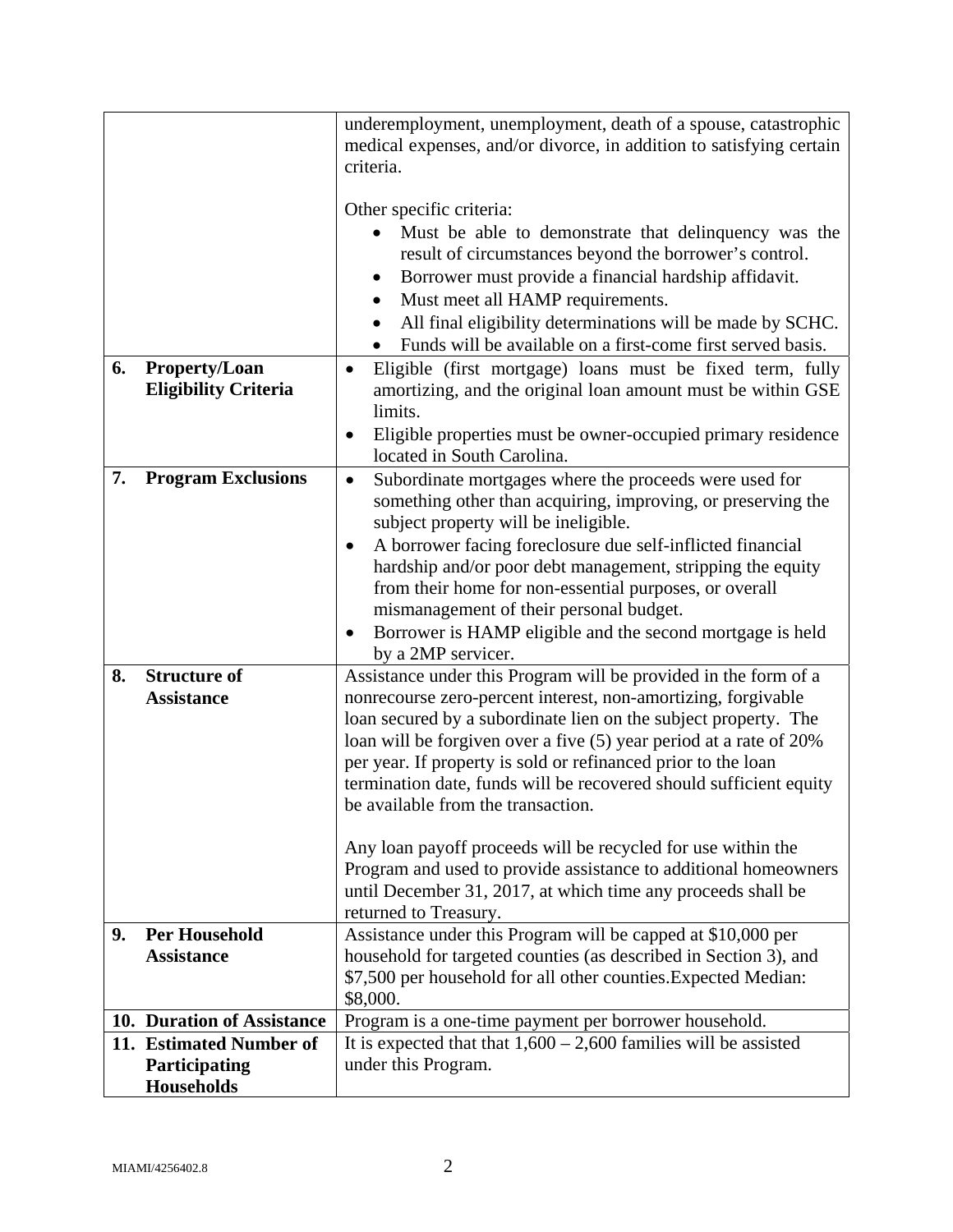| 12. Program Inception/   | This Program will be available statewide within 120 days of      |  |  |  |  |
|--------------------------|------------------------------------------------------------------|--|--|--|--|
| <b>Duration</b>          | execution of the Participation Agreement. It is expected that it |  |  |  |  |
|                          | will run for 60 months.                                          |  |  |  |  |
|                          |                                                                  |  |  |  |  |
| 13. Program Interactions | This Program will interact with the following South Carolina     |  |  |  |  |
| with Other Programs      | <b>HFA Hardest-Hit Fund Programs:</b>                            |  |  |  |  |
| (e.g. other HFA          | HAMP Assistance Program - Households may need                    |  |  |  |  |
| programs)                | direct assistance to cure an NPV fail along with                 |  |  |  |  |
|                          | assistance to insure that a non-participating second             |  |  |  |  |
|                          | lien holder will agree to the revised terms.                     |  |  |  |  |
|                          | Direct Loan Assistance Program - May be combined<br>$\bullet$    |  |  |  |  |
|                          | with the Second Mortgage Assistance Program in                   |  |  |  |  |
|                          | circumstances where the borrower has a capitalized               |  |  |  |  |
|                          | arrearage and a non-participating second lien holder.            |  |  |  |  |
| 14. Program Interactions | This Program may be used in conjunction with HAMP to assist      |  |  |  |  |
| with HAMP                | with borrower eligibility.                                       |  |  |  |  |
| 15. Program Leverage     | None.                                                            |  |  |  |  |
| with Other Financial     |                                                                  |  |  |  |  |
| <b>Resources</b>         |                                                                  |  |  |  |  |
| 16. Qualify as an        | $\Box$ Yes<br>$\boxtimes$ No                                     |  |  |  |  |
| Unemployment             |                                                                  |  |  |  |  |
| <b>Program</b>           |                                                                  |  |  |  |  |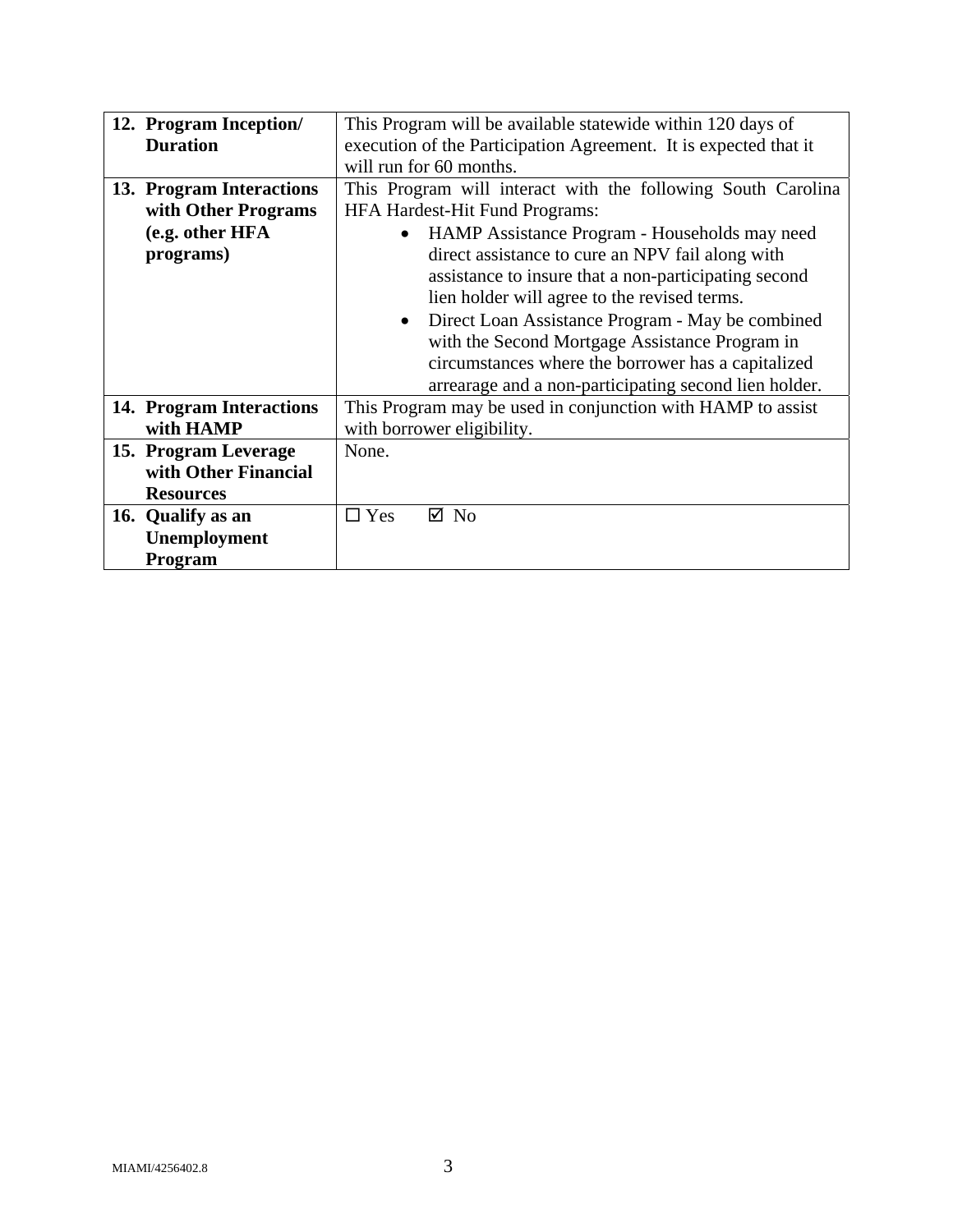### **SC State Housing Finance and Development Authority Property Disposition Assistance Program Summary Guidelines**

| 1.              | <b>Program Overview</b>             | There may be a segment of borrowers whose position is<br>unrecoverable, and who need assistance in gracefully exiting<br>homeownership. The Property Disposition Assistance Program<br>will be used to facilitate short sales and deeds in lieu of |  |  |  |
|-----------------|-------------------------------------|----------------------------------------------------------------------------------------------------------------------------------------------------------------------------------------------------------------------------------------------------|--|--|--|
|                 |                                     | foreclosure, as well as to help provide deposits and other funds<br>needed to transition families from homeownership to renting.                                                                                                                   |  |  |  |
|                 |                                     | The terms of assistance will vary based on the unemployment rate<br>for the county in which the property is located, and will be<br>reviewed periodically during the assistance period.                                                            |  |  |  |
|                 |                                     | Assistance under this Program will be capped at \$5,000 per<br>household. (See Section 3 for more detail.)                                                                                                                                         |  |  |  |
|                 |                                     | Program is a one-time payment per borrower household.                                                                                                                                                                                              |  |  |  |
| 2.              | <b>Program Goals</b>                | To assist borrowers in unrecoverable situations in transitioning                                                                                                                                                                                   |  |  |  |
|                 |                                     | from homeownership to rental housing.                                                                                                                                                                                                              |  |  |  |
| 3.              | <b>Target Population/</b>           | This Program will be available in all 46 counties in South                                                                                                                                                                                         |  |  |  |
|                 | <b>Areas</b>                        | Carolina, and is intended to assist borrowers with a long-term or                                                                                                                                                                                  |  |  |  |
|                 |                                     | permanent affordability problem with little expectation for<br>financial recovery.                                                                                                                                                                 |  |  |  |
|                 |                                     |                                                                                                                                                                                                                                                    |  |  |  |
|                 |                                     | Additional assistance will be available to eligible homeowners                                                                                                                                                                                     |  |  |  |
|                 |                                     | living in targeted or "hardest hit" counties, those with                                                                                                                                                                                           |  |  |  |
|                 |                                     | unemployment rates greater than or equal to 12%. Such                                                                                                                                                                                              |  |  |  |
|                 |                                     | employment rate will be evaluated from time to time and may be                                                                                                                                                                                     |  |  |  |
|                 |                                     | adjusted due to changing economic conditions.                                                                                                                                                                                                      |  |  |  |
| 4.              | <b>Program Allocation</b>           | \$12,000,000.00                                                                                                                                                                                                                                    |  |  |  |
|                 | (Excluding<br><b>Administrative</b> |                                                                                                                                                                                                                                                    |  |  |  |
|                 | <b>Expenses</b> )                   |                                                                                                                                                                                                                                                    |  |  |  |
| 5.              | <b>Borrower Eligibility</b>         | An eligible borrower must be a "Responsible Borrower."<br>A                                                                                                                                                                                        |  |  |  |
| <b>Criteria</b> |                                     | "Responsible Borrower" is a borrower who is facing possible                                                                                                                                                                                        |  |  |  |
|                 |                                     | foreclosure due to circumstances beyond his/her control, i.e.                                                                                                                                                                                      |  |  |  |
|                 |                                     | underemployment, unemployment, death of a spouse, catastrophic                                                                                                                                                                                     |  |  |  |
|                 |                                     | medical expenses, and/or divorce, in addition to satisfying certain<br>criteria.                                                                                                                                                                   |  |  |  |
|                 |                                     | Other specific criteria:                                                                                                                                                                                                                           |  |  |  |
|                 |                                     | Circumstances leading to delinquency and foreclosure                                                                                                                                                                                               |  |  |  |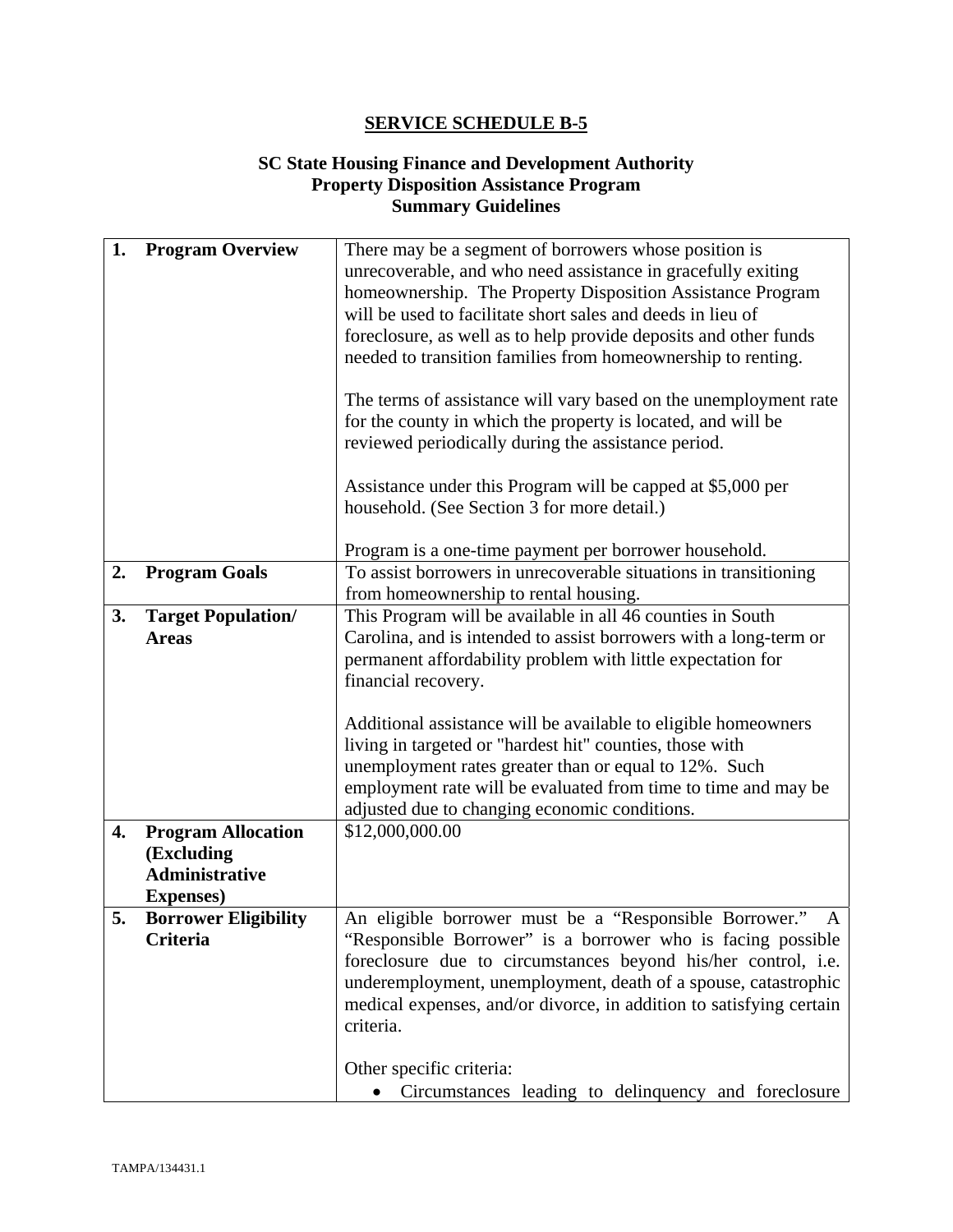|    |                             | event must be beyond the borrower's control, and must be<br>properly documented.<br>Payment to Income ratio must exceed 45%, including UI<br>٠<br>payments from South Carolina.<br>Borrower must provide a financial hardship affidavit.<br>٠<br>Delinquency event must be ongoing with little or no<br>expectation for financial recovery (i.e. prolonged under-<br>employment, divorce, death of a spouse, etc.). |  |  |  |  |
|----|-----------------------------|---------------------------------------------------------------------------------------------------------------------------------------------------------------------------------------------------------------------------------------------------------------------------------------------------------------------------------------------------------------------------------------------------------------------|--|--|--|--|
|    |                             | All final eligibility determinations will be made by SCHC.<br>$\bullet$                                                                                                                                                                                                                                                                                                                                             |  |  |  |  |
| 6. | <b>Property/Loan</b>        | Funds will be available on a first-come first served basis.                                                                                                                                                                                                                                                                                                                                                         |  |  |  |  |
|    | <b>Eligibility Criteria</b> | Eligible loans must be fixed term, fully amortizing, and the<br>$\bullet$<br>original loan amount must be within GSE limits.                                                                                                                                                                                                                                                                                        |  |  |  |  |
|    |                             | Eligible properties must be owner-occupied primary residence<br>$\bullet$                                                                                                                                                                                                                                                                                                                                           |  |  |  |  |
|    |                             | located in South Carolina.                                                                                                                                                                                                                                                                                                                                                                                          |  |  |  |  |
| 7. | <b>Program Exclusions</b>   | Borrower facing foreclosure due self-inflicted financial<br>$\bullet$                                                                                                                                                                                                                                                                                                                                               |  |  |  |  |
|    |                             | hardship and/or poor debt management, stripping the equity                                                                                                                                                                                                                                                                                                                                                          |  |  |  |  |
|    |                             | from their home for non-essential purposes, or overall                                                                                                                                                                                                                                                                                                                                                              |  |  |  |  |
|    |                             | mismanagement of their personal budget.                                                                                                                                                                                                                                                                                                                                                                             |  |  |  |  |
|    |                             | Borrower receiving assistance under the Home Affordable<br>٠                                                                                                                                                                                                                                                                                                                                                        |  |  |  |  |
|    |                             | Foreclosure Alternative (HAFA) Program.                                                                                                                                                                                                                                                                                                                                                                             |  |  |  |  |
| 8. | <b>Structure of</b>         | Assistance under this Program will be provided directly to the                                                                                                                                                                                                                                                                                                                                                      |  |  |  |  |
|    | <b>Assistance</b>           | homeowner, and will not be structured as a loan, nor will it be                                                                                                                                                                                                                                                                                                                                                     |  |  |  |  |
|    |                             | secured by the subject property. No payments may be made                                                                                                                                                                                                                                                                                                                                                            |  |  |  |  |
|    |                             | directly to homeowners until a short sale, cash for keys or deed-<br>in-lieu agreement is executed.                                                                                                                                                                                                                                                                                                                 |  |  |  |  |
| 9. | <b>Per Household</b>        | Assistance under this Program will be capped at \$5,000 per                                                                                                                                                                                                                                                                                                                                                         |  |  |  |  |
|    | <b>Assistance</b>           | household for targeted counties (as described in Section 3), and                                                                                                                                                                                                                                                                                                                                                    |  |  |  |  |
|    |                             | \$3,000 per household for all other counties. Expected Median:                                                                                                                                                                                                                                                                                                                                                      |  |  |  |  |
|    |                             | \$4,000                                                                                                                                                                                                                                                                                                                                                                                                             |  |  |  |  |
|    | 10. Duration of Assistance  | Program is a one-time payment to borrowers.                                                                                                                                                                                                                                                                                                                                                                         |  |  |  |  |
|    | 11. Estimated Number of     | It is expected that that $2,200 - 3,700$ families will be assisted                                                                                                                                                                                                                                                                                                                                                  |  |  |  |  |
|    | <b>Participating</b>        | under this Program.                                                                                                                                                                                                                                                                                                                                                                                                 |  |  |  |  |
|    | <b>Households</b>           |                                                                                                                                                                                                                                                                                                                                                                                                                     |  |  |  |  |
|    | 12. Program Inception/      | This Program will be available statewide within 120 days of                                                                                                                                                                                                                                                                                                                                                         |  |  |  |  |
|    | <b>Duration</b>             | execution of the Participation Agreement. It is expected that it                                                                                                                                                                                                                                                                                                                                                    |  |  |  |  |
|    |                             | will run for 60 months.                                                                                                                                                                                                                                                                                                                                                                                             |  |  |  |  |
|    | 13. Program Interactions    | This Program will interact with the following South Carolina                                                                                                                                                                                                                                                                                                                                                        |  |  |  |  |
|    | with Other Programs         | HFA Hardest-Hit Fund Programs:                                                                                                                                                                                                                                                                                                                                                                                      |  |  |  |  |
|    | (e.g. other HFA             |                                                                                                                                                                                                                                                                                                                                                                                                                     |  |  |  |  |
|    | programs)                   | Monthly Payment Assistance Program - Households that are<br>$\bullet$<br>not self-supporting after exhausting allowable funding under<br>the Monthly Payment Assistance Program may be eligible for<br>this Program.                                                                                                                                                                                                |  |  |  |  |